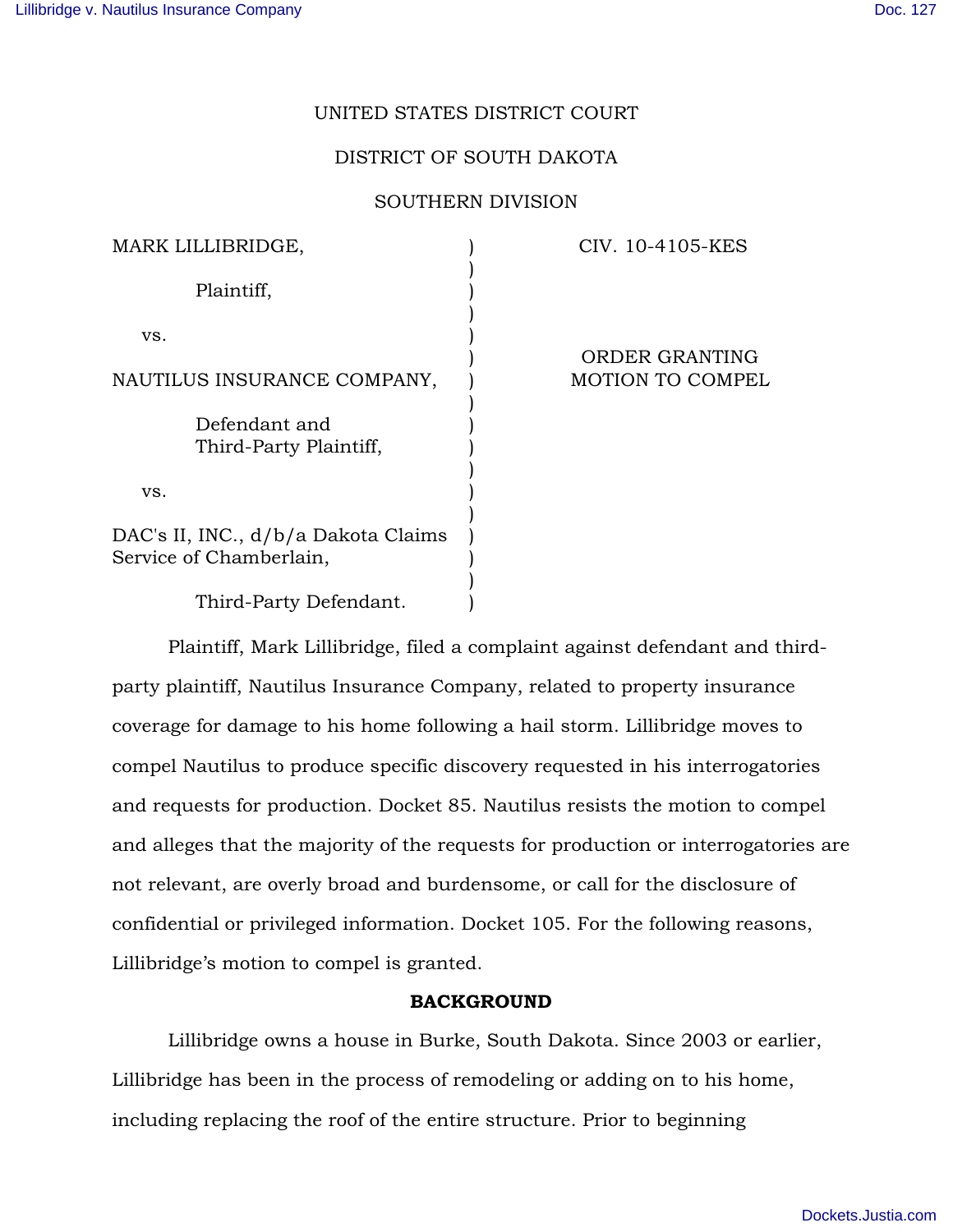construction on the house, Lillibridge purchased a builder's risk policy from Nautilus that provided commercial property coverage. Nautilus is an insurance company organized under the laws of the state of Arizona and authorized to do business in South Dakota.

On April 21, 2007, a severe hail storm struck the city of Burke. At the time of the storm, Lillibridge's roof was only partially completed with some of the roofing panels installed on the roof and others laying adjacent to the property. Both installed and loose roofing panels sustained damage from the storm. On May 23, 2007, Lillibridge notified Nautilus that he had sustained a loss and wanted to invoke coverage under his policy. That same day, Nautilus claims examiner Cara Daugherty sent the claim assignment form to independent claims adjuster Clinton Herman of Dakota Claims Service of Chamberlain. Herman acknowledged that he received the assignment on May 24, 2007, and met with Lillibridge to inspect the property on June 1, 2007. As per standard Nautilus procedure, Herman asked Lillibridge to contact roofing contractors to get a bid to replace the roof.

Meanwhile, Herman had no contact with a representative at Nautilus from late May until September 19, 2007, nearly four months after receiving his assignment. Once Herman completed and submitted his report, he recommended that Lillibridge's claim be settled in the amount of \$35,000. Herman's recommendation was not based on independent research of the costs of the roofing panels or a bid from a roofing contractor. Instead, to reach that figure Herman used an estimating software called MSB, a tool that insurance adjusters often use in projecting costs. Nautilus sent Lillibridge a check for \$35,000 and closed its file. Daugherty noted a quote from Herman's report in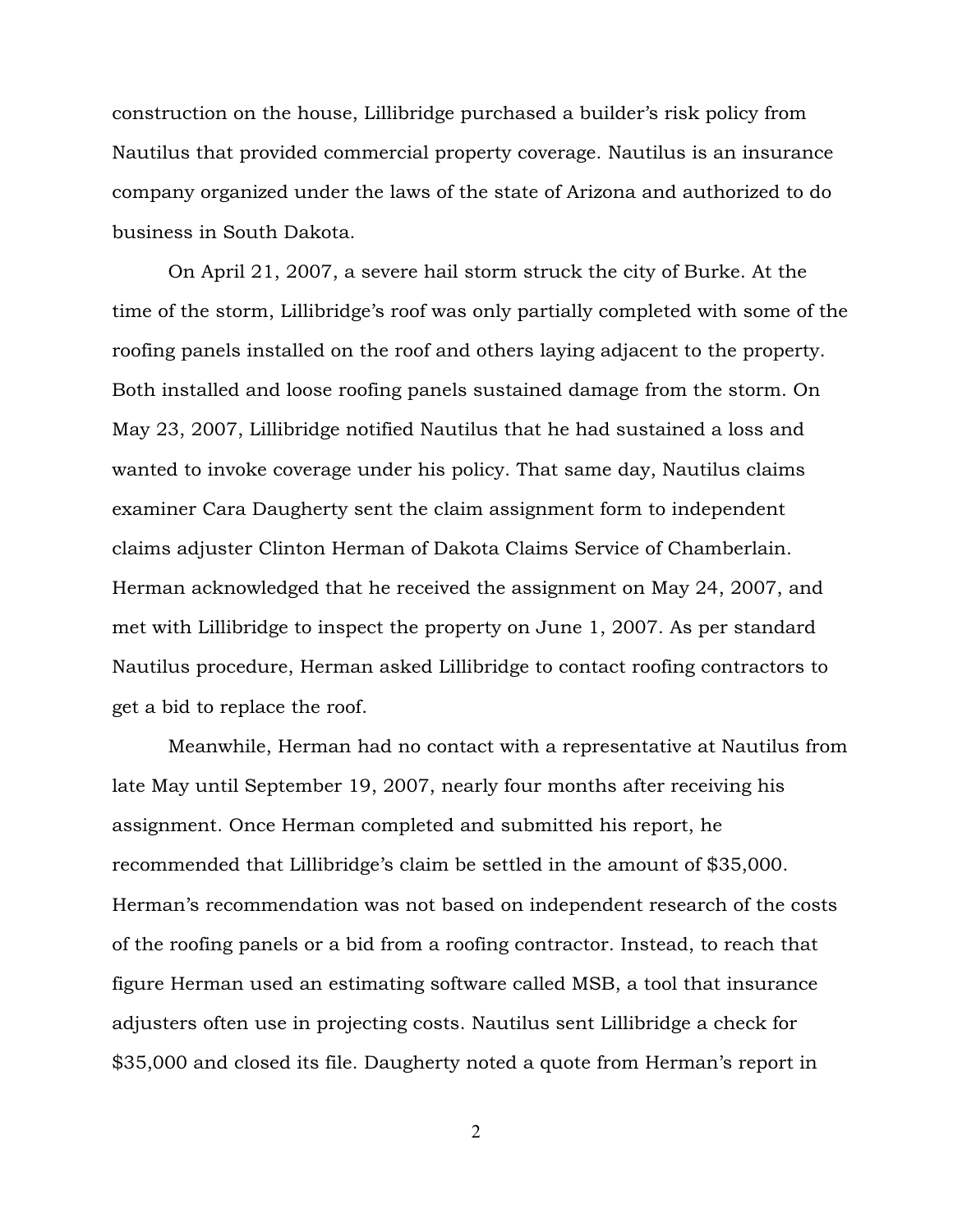Lillibridge's case file that Nautilus would "go ahead and pay this and put it in insured's hands. If he does not agree, then that will get him to the contractor." Docket 70-5 at 11.

After receiving the \$35,000 check, Lillibridge contacted Herman to discuss the check and told Herman that the amount was not enough to fix his roof. Herman told Lillibridge to continue attempting to contact a roofing contractor to get an estimate, and then they would submit it to Nautilus for review. Lillibridge then received a bid from H&R Roofing to put a tile roof over the damaged and incomplete roof for \$128,000. Lillibridge sent the bid to Herman, but they agreed it was not a good solution. Herman did not send the bid to Nautilus. In December of 2007, H&R Roofing sent Lillibridge a new bid of \$342,000 to completely replace the damaged roof. Lillibridge claims he gave the bid to Herman. Herman denies receiving the bid. Nautilus did not receive this bid. Lillibridge's policy limit for repair and replacement of the damaged roof is \$300,000.

After receiving the second H&R Roofing bid, Lillibridge attempted to call or contact Herman about it from January of 2008 until July of that same year. Because he was frustrated that he could not reach Herman, Lillibridge contacted his insurance agent, Jody Young, in July of 2008 to ask if she had heard anything back from Nautilus on his claim. Young emailed Daugherty on July 10, 2008, to ask about Lillibridge's claim. Daugherty said she did not know anything about Herman's attempts to contact Nautilus since issuing the \$35,000 check, and she did not know about the \$342,000 bid that Lillibridge received from H&R Roofing. Daugherty reopened the file, contacted Herman, and asked him to begin investigating Lillibridge's new bid. Another Nautilus claims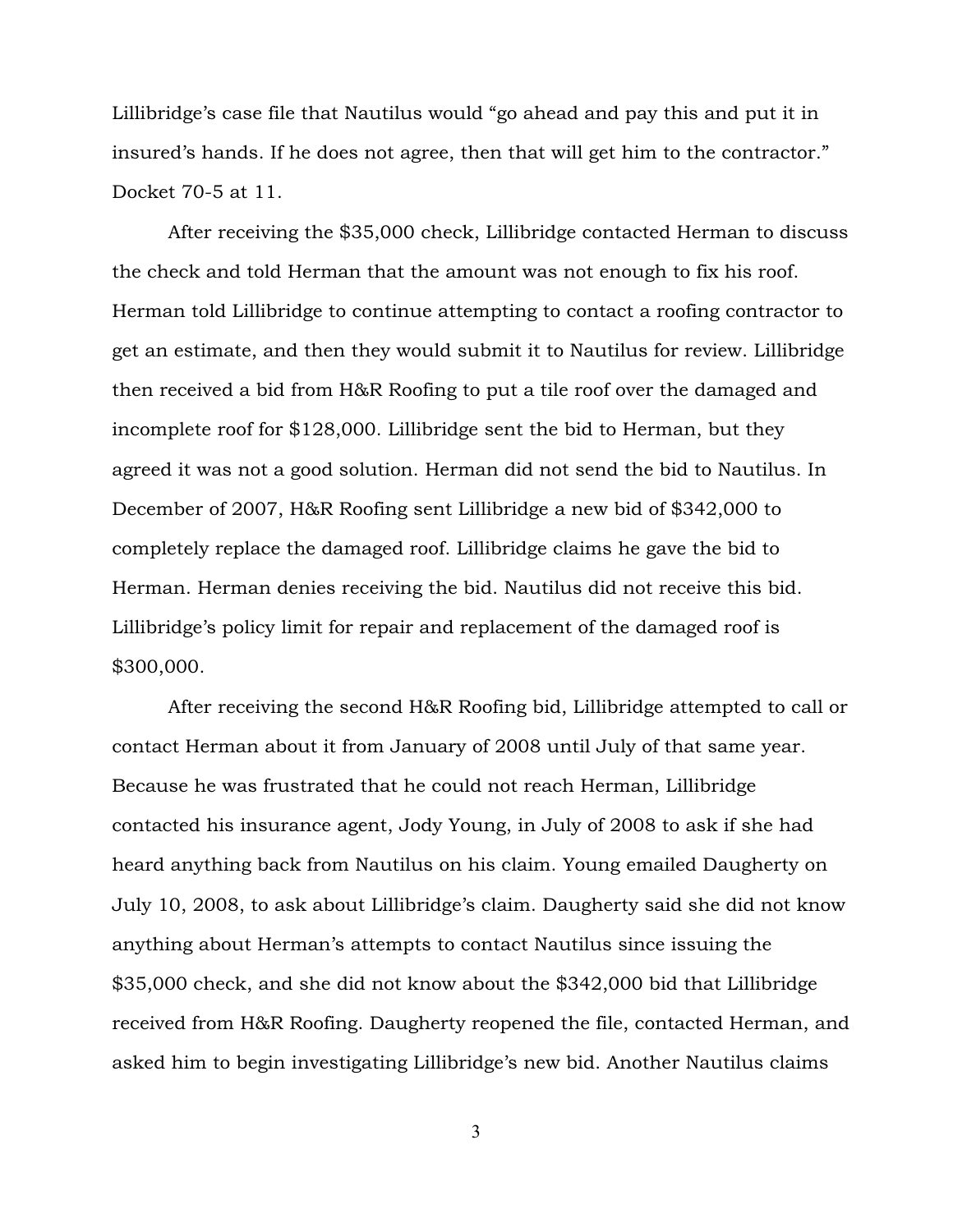adjuster, Gary Grabauskas, was assigned to the case soon after Daugherty reopened it because Daugherty was not allowed to approve claims in an amount higher than \$50,000.

H&R Roofing's second bid from December of 2007 expired within 30 days of its issuance, so Lillibridge asked H&R Roofing for an updated bid to provide to Nautilus and Herman. The updated bid was for \$460,000. H&R Roofing attributed the rise in the bid to the higher cost of materials and expenses they failed to consider in the prior bid. This bid also was for complete removal and replacement of all panels on the entire roof structure, even though not all panels were on the roof or damaged at the time of the loss. Herman contacted H&R Roofing for a breakdown of the particulars within the updated bid. Nautilus was not satisfied with the details of the breakdown.

Because Nautilus thought the estimate from H&R Roofing was incomplete, Herman contacted and received a bid from another roofing contractor, Architectural Roofing & Sheetmetal (ARS). Herman received an oral bid from ARS to work on the Lillibridge roof for \$45 per square foot. Based on this bid, Herman prepared a supplemental report and submitted it to Nautilus on November 6, 2008. Herman recommended that Nautilus pay Lillibridge \$270,000 to cover his loss. Grabauskas submitted an internal request for authorization to pay an additional \$234,898.01 to Lillibridge, and that payment was approved on December 19, 2008. Lillibridge cashed the check when he received it. Lillibridge did not contact Nautilus about his claim again. Lillibridge filed a lawsuit in state court in July of 2009, which was eventually dismissed without prejudice.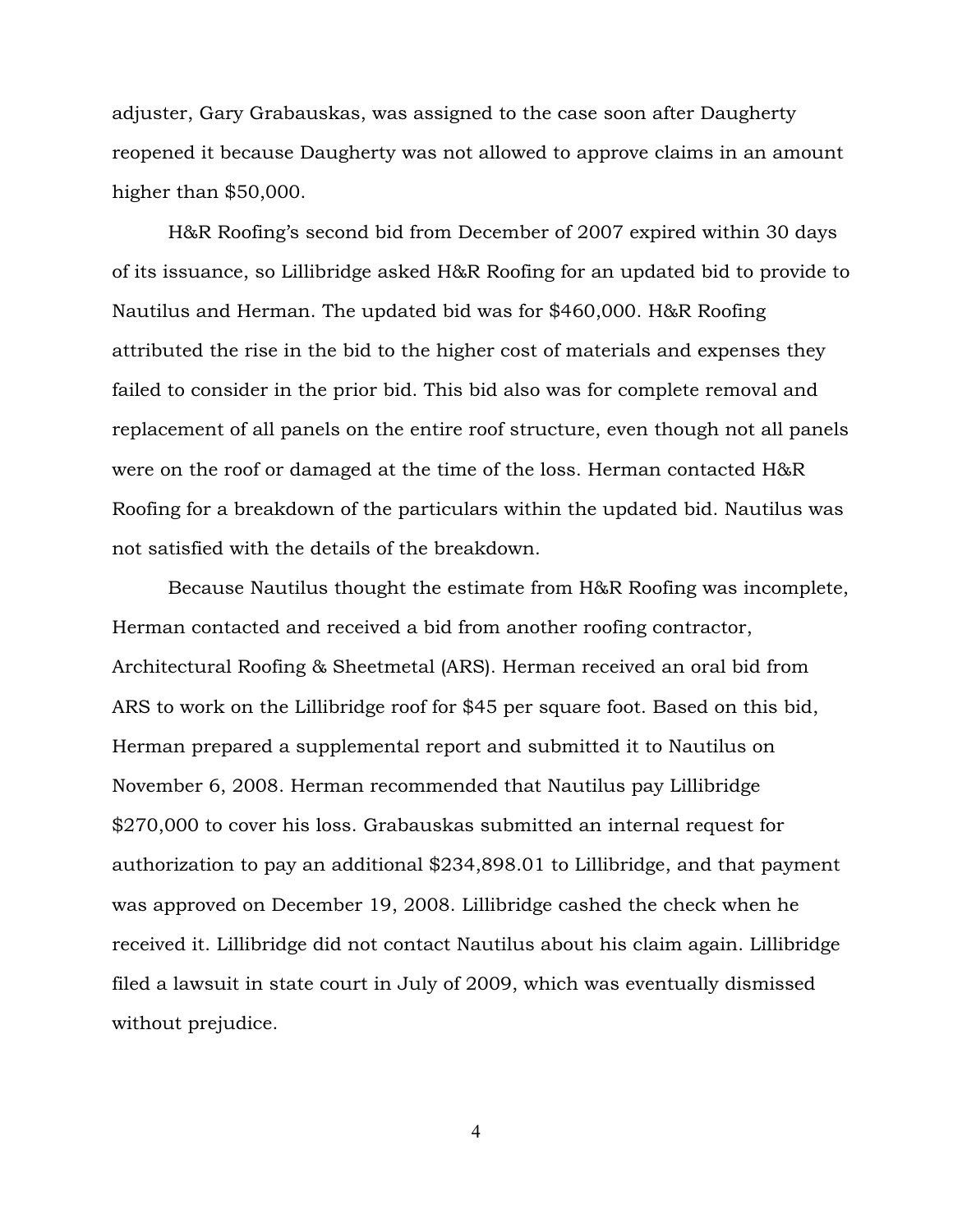On August 13, 2010, Lillibridge filed this cause of action in federal court and alleged that Nautilus engaged in a breach of contract and bad faith. Lillibridge also seeks compensatory and punitive damages and attorney's fees due to Nautilus's vexatious refusal to pay. Docket 1. On October 17, 2011, Lillibridge submitted his initial interrogatories and request for production of documents. On November 3, 2011, Lillibridge and Nautilus stipulated to a protection order related to DAC's business documents, and the court approved that protective order soon after. On December 6, 2011, Nautilus responded to Lillibridge's initial discovery requests. Lillibridge claims that the responses were incomplete and included only boilerplate objections. Nautilus did not provide a privilege log substantiating any privilege assertions, even though Nautilus raised privilege in many of its responses or objections.

On December 30, 2011, Lillibridge submitted his second request for production of documents. Nautilus responded on April 24, 2012. Lillibridge again alleged that the responses were incomplete, included boilerplate objections, and did not include a privilege log. Lillibridge submitted his third request for production of documents on January 6, 2012, and Nautilus responded on April 24, 2012. Nautilus later supplemented a number of its responses, but Lillibridge asserts that it has not provided many documents that are responsive to Lillibridge's requests. Lillibridge asserts that he made efforts to meet and confer to resolve these discovery disputes as required by the local and civil rules. The parties could not reach a resolution.

As a result, on October 19, 2012, Lillibridge moved to compel Nautilus to respond to a number of its requests for production or interrogatories relating to discovery. Docket 85. Following Lillibridge's motion to compel, Nautilus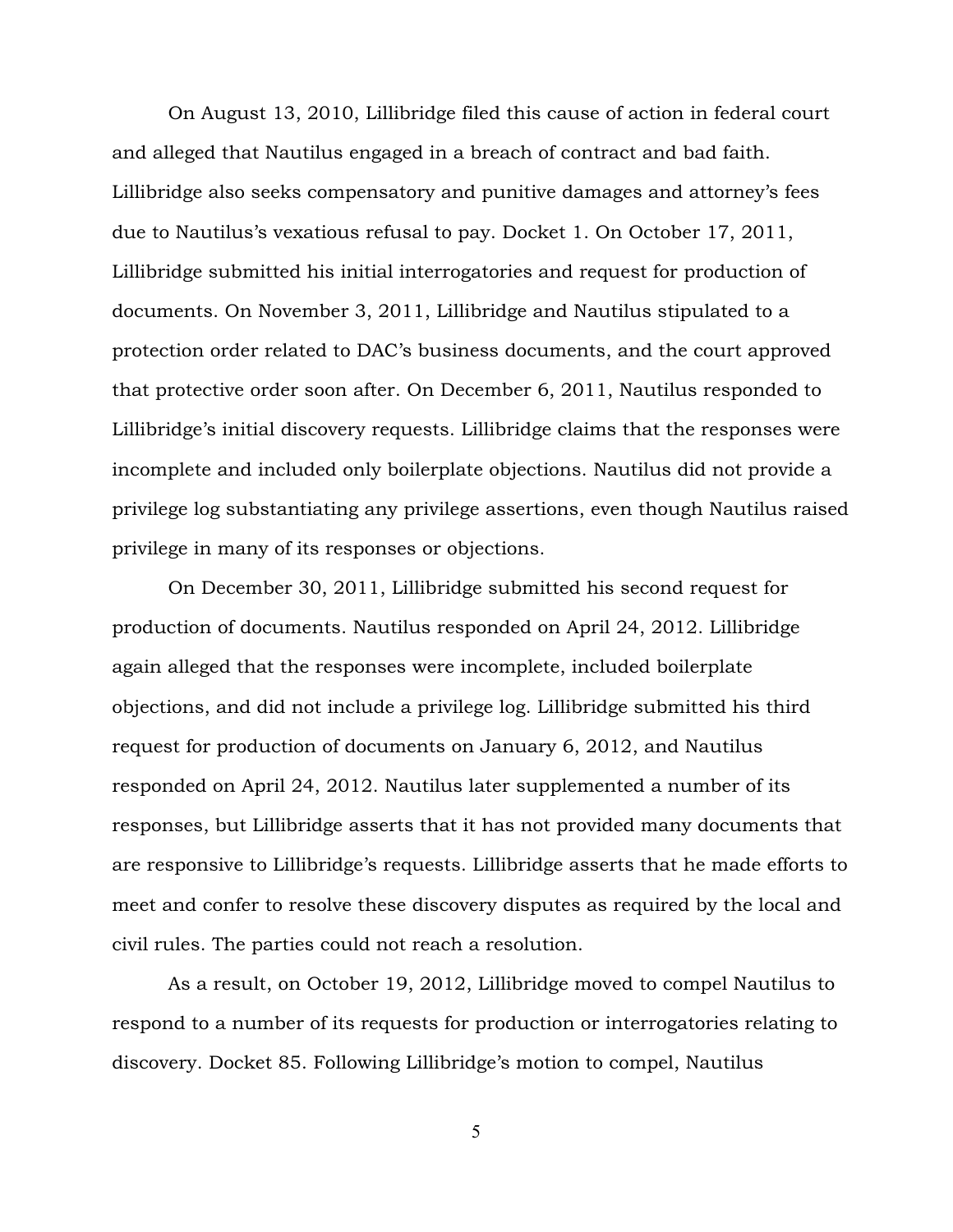produced some of the documents that were requested and objected to the remaining interrogatories and requests for production on other grounds. The court will take up the remaining portions of the motion to compel.

### STANDARD OF REVIEW

The scope of discovery in a civil case is governed by Federal Rule of Civil Procedure 26, which provides:

Unless otherwise limited by a court order, the scope of discovery is as follows: Parties may obtain discovery regarding any nonprivileged matter that is relevant to any party's claim or defense–including the existence, description, nature, custody, condition, and location of any documents or other tangible things and the identity and location of persons who know of any discoverable matter. For good cause, the court may order discovery of any matter relevant to the subject matter involved in the action. Relevant information need not be admissible at the trial if the discovery appears reasonably calculated to lead to the discovery of admissible evidence. All discovery is subject to the limitations imposed by Rule 26(b)(2)(C).

Fed. R. Civ. P. 26(b)(1). The court will limit the extent of discovery if it determines the discovery is unreasonably duplicative, cumulative, can be obtained from a more convenient source, or if the expense or burden of discovery outweighs its benefit. Fed. R. Civ. P. 26(b)(2)(C).

The scope of discovery under Rule 26(b) is extremely broad. *See* 8 Charles Alan Wright & Arthur R. Miller, *Federal Practice & Procedure* § 2007, 36-37 (1970) (hereinafter "Wright & Miller"). The reason for the broad scope of discovery is that "[m]utual knowledge of all the relevant facts gathered by both parties is essential to proper litigation. To that end, either party may compel the other to disgorge whatever facts he has in his possession." 8 Wright & Miller § 2007 at 39 (quoting *Hickman v. Taylor,* 329 U.S. 495, 507-08 (1947)). The federal rules distinguish between discoverability and admissibility of evidence.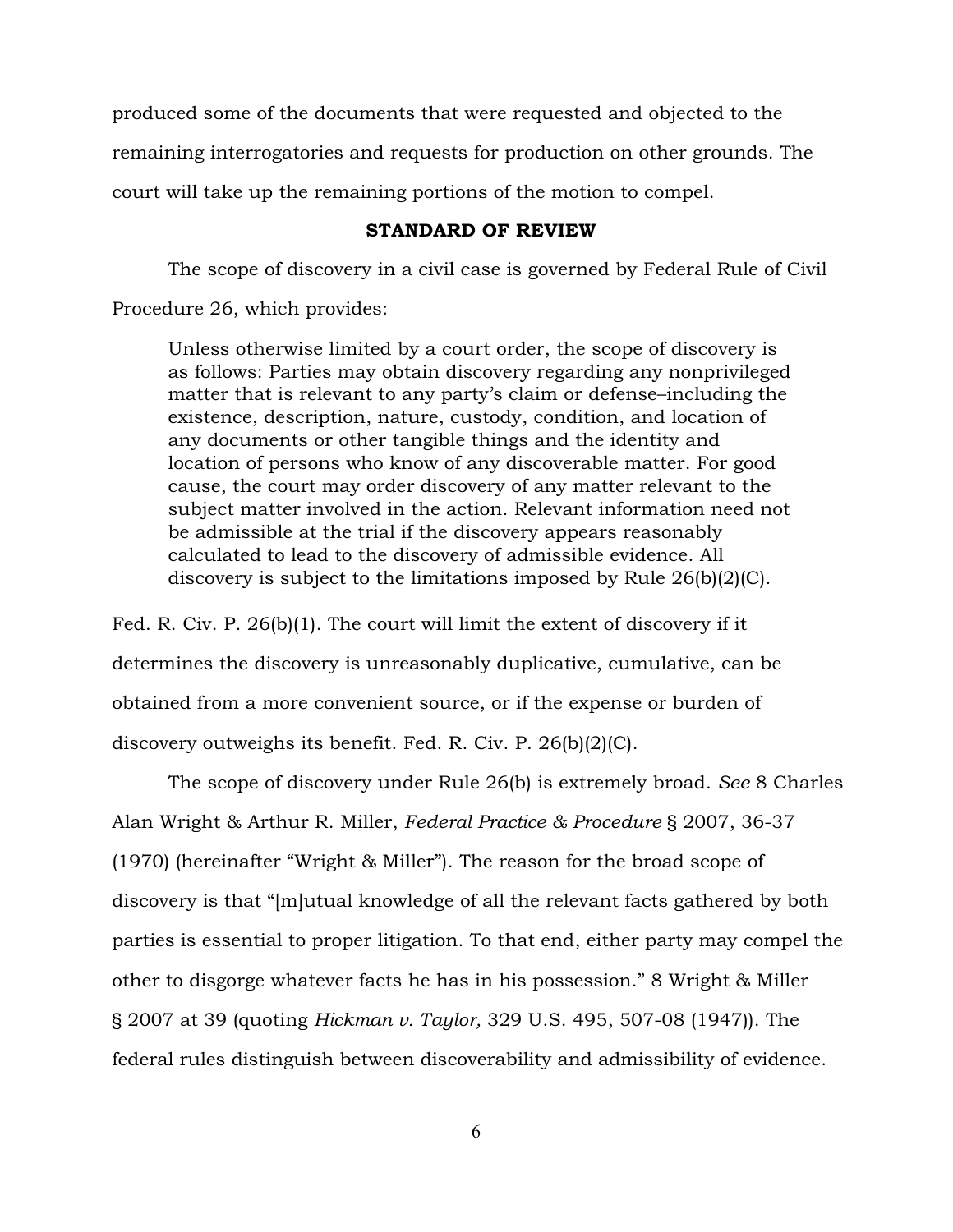Fed. R. Civ. P. 26(b)(1), 32, and 33(a)(2). Therefore, the rules of evidence assume the task of keeping out incompetent, unreliable, or prejudicial evidence at trial. These considerations are not inherent barriers to discovery, however.

The advisory committee's note to the 2000 amendments to Rule  $26(b)(1)$ offers guidance on how courts should define the scope of discovery in a

## particular case:

Under the amended provisions, if there is an objection that discovery goes beyond material relevant to the parties' claims or defenses, the court would become involved to determine whether the discovery is relevant to the claims or defenses and, if not, whether good cause exists for authorizing it so long as it is relevant to the subject matter of the action. The good-cause standard warranting broader discovery is meant to be flexible.

The Committee intends that the parties and the court focus on the actual claims and defenses involved in the action. The dividing line between information relevant to the claims and defenses and that relevant only to the subject matter of the action cannot be defined with precision. A variety of types of information not directly pertinent to the incident in suit could be relevant to the claims or defenses raised in a given action. For example, other incidents of the same type, or involving the same product, could be properly discoverable under the revised standard. . . . In each instance, the determination whether such information is discoverable because it is relevant to the claims or defenses depends on the circumstances of the pending action.

The rule change signals to the court that it has the authority to confine discovery to the claims and defenses asserted in the pleadings, and signals to the parties that they have no entitlement to discovery to develop new claims or defenses that are not already identified in the pleadings. . . . When judicial intervention is invoked, the actual scope of discovery should be determined according to the reasonable needs of the action. The court may permit broader discovery in a particular case depending on the circumstances of the case, the nature of the claims and defenses, and the scope of the discovery requested.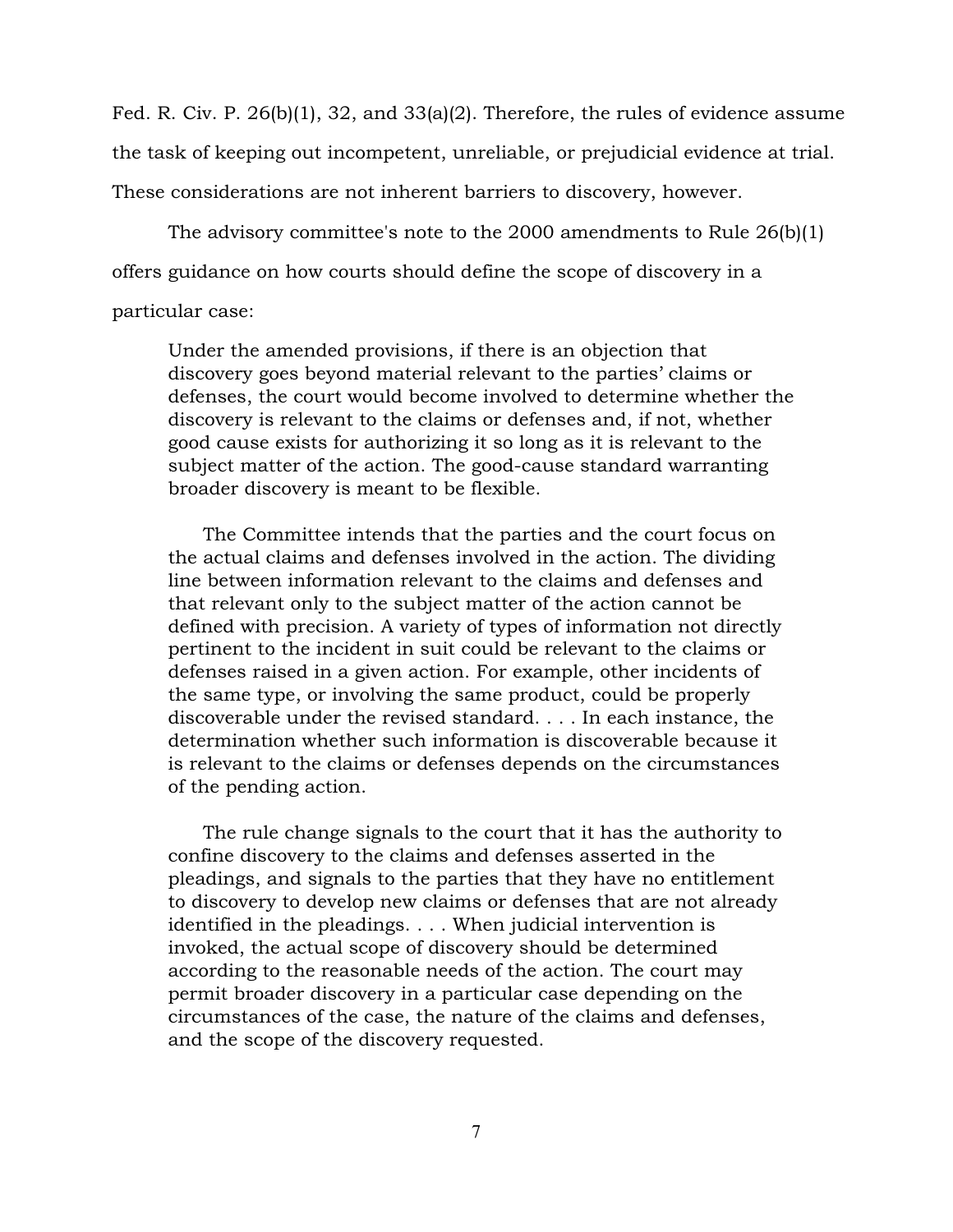Fed. R. Civ. P. 26 advisory committee's note to 2000 Amendments, subdivision b.

The same advisory committee's note further clarifies that information is discoverable only if it is relevant to the claims or defenses of the case or, upon a showing of good cause, to the subject matter of the case. *Id.* "Relevancy is to be broadly construed for discovery issues and is not limited to the precise issues set out in the pleadings. Relevancy . . . encompass[es] 'any matter that could bear on, or that reasonably could lead to other matter that could bear on, any issue that is or may be in the case.' " *E.E.O.C. v. Woodmen of the World Life Ins. Soc'y,* Civ. No. 03-165, 2007 WL 1217919, at \*1 (D. Neb. Mar. 15, 2007) (quoting *Oppenheimer Fund, Inc. v. Sanders,* 437 U.S. 340, 351 (1978)). The party seeking discovery must make a "threshold showing of relevance before production of information, which does not reasonably bear on the issues in the case, is required." *Id.* (citing *Hofer v. Mack Trucks, Inc.,* 981 F.2d 377, 380 (8th Cir. 1992)). "Mere speculation that information might be useful will not suffice; litigants seeking to compel discovery must describe with a reasonable degree of specificity, the information they hope to obtain and its importance to their case." *Id.* (citing *Cervantes v. Time, Inc.,* 464 F.2d 986, 994 (8th Cir. 1972)).

Once the requesting party has made a threshold showing of relevance, the burden shifts to the party resisting discovery to show specific facts demonstrating that the discovery is not relevant, or how it is overly broad, burdensome, or oppressive. *Penford Corp. v. Nat'l Union Fire Ins. Co.,* 265 F.R.D. 430, 433 (N.D. Iowa 2009); *St. Paul Reinsurance Co. v. Commercial Fin. Corp.,*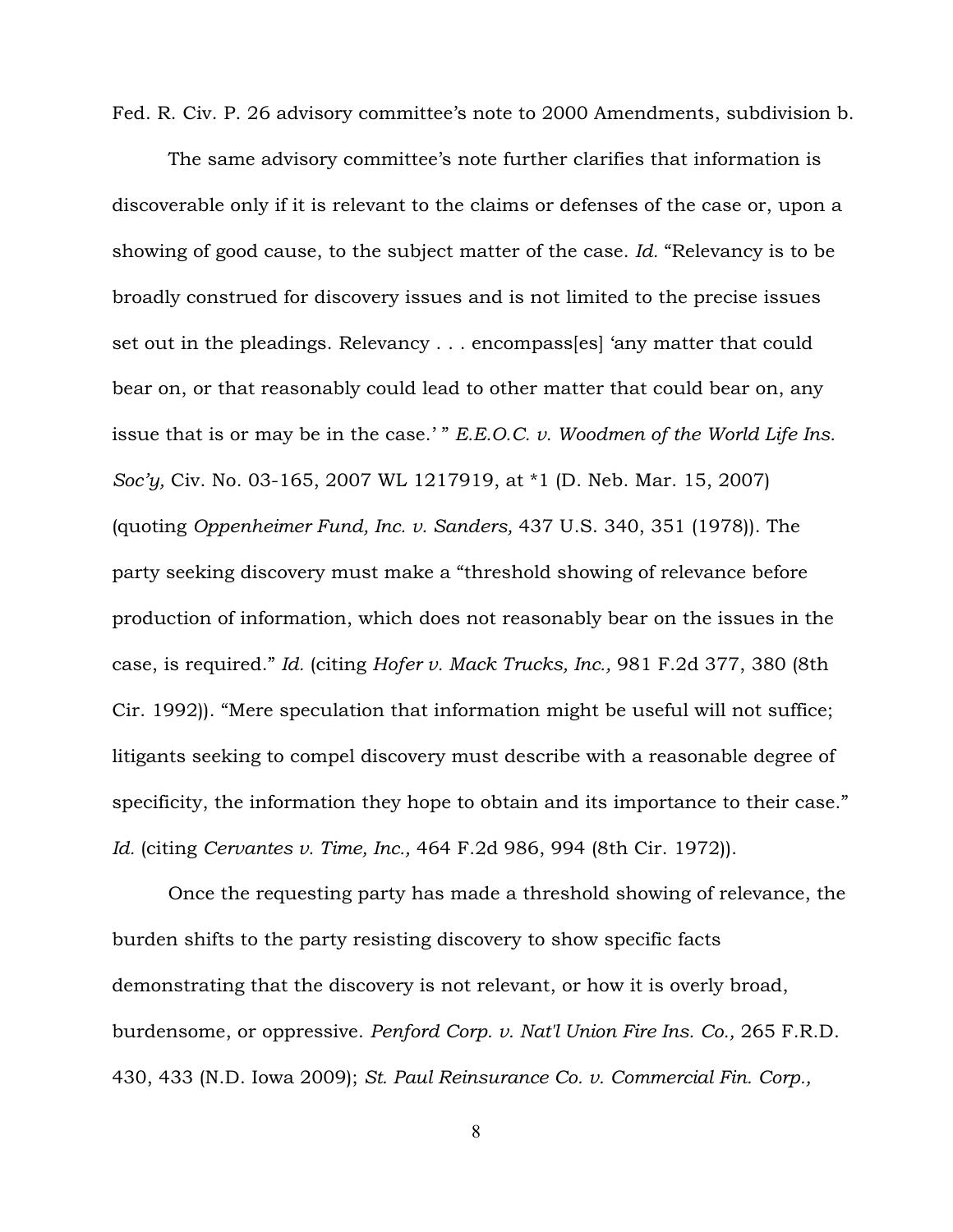198 F.R.D. 508, 511 (N.D. Iowa 2000). The articulation of mere conclusory objections that something is "overly broad, burdensome, or oppressive," is insufficient to carry the resisting party's burden–that party must make a specific showing of reasons *why* the relevant discovery should not be had. *Cincinnati Ins. Co. v. Fine Home Managers, Inc.,* Civ. No. 09-234, 2010 WL 2990118, at \*1 (E.D. Mo. July 27, 2010); *see also Burns v. Imagine Films Entm't, Inc.,* 164 F.R.D. 589, 593 (W.D.N.Y. 1996).

#### DISCUSSION

### I. Evidence of Prior Litigation

Lillibridge made a number of requests for production or interrogatories that relate to prior litigation in which Nautilus was a party. Lillibridge alleges that documents pertaining to Nautilus's prior litigation are relevant to this case and could lead to admissible evidence. Nautilus objected to these discovery requests and stated that they were not relevant, were too broad and unduly burdensome, and expensive. Additionally, Nautilus argues that if the court determines that discovery from prior litigation should be produced, it should be limited to first-party, weather-related, property damage, bad faith lawsuits filed against Nautilus in South Dakota. The first request at issue is:

**Interrogatory 5** (First Set): Have you ever been a party in a civil lawsuit alleging insurance bad faith or unfair claims processing? If so, identify the case by name, court, and trial docket number, and indicate the substance of the allegations and the outcome of the case.

For discovery of out-of-state claims or documents to be relevant in this case "these cases must share some factual or legal vector with [plaintiff's] claims." *Kirschenman v. Auto-Owners Ins.*, 280 F.R.D. 474, 489 (D.S.D. 2012).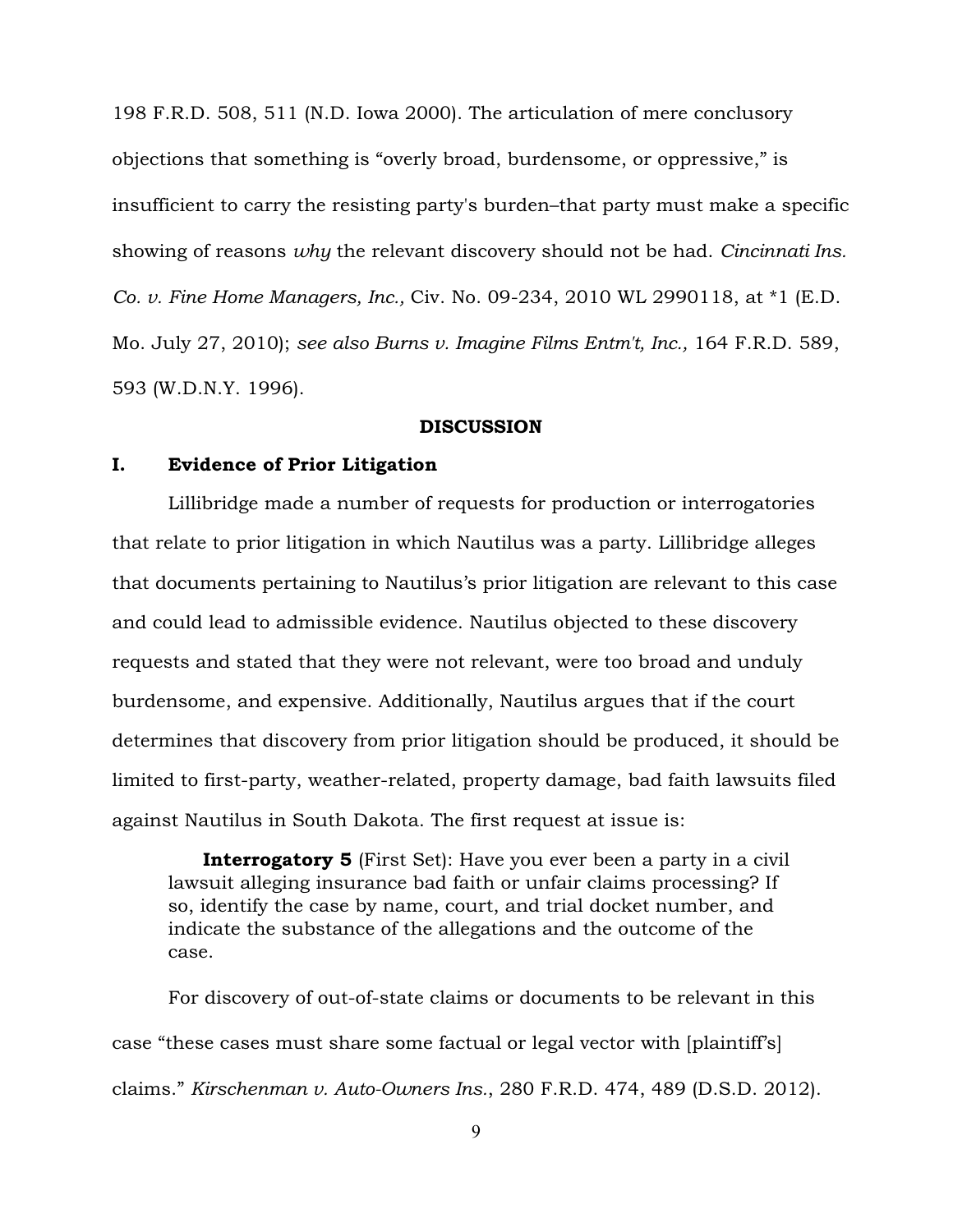This is a case where Lillibridge alleges that Nautilus engaged in breach of contract, bad faith, vexatious refusal to pay, and also made a request for punitive damages. For a bad faith claim in South Dakota, the question "is whether the insurer's investigation or decision to deny a claim was unreasonable and was made in knowing or reckless disregard of the facts at the time the insurer made its decision to litigate rather than to settle." *Dakota, Minnesota & Eastern R.R. Corp. v. Acuity*, 771 N.W.2d 623, 632 (S.D. 2009). To receive punitive damages Lillibridge must establish that Nautilus acted with actual or presumed malice. *Bertelsen v. Allstate Ins. Co.*, 796 N.W.2d 685, 698- 99 (S.D. 2011) (citing SDCL 21-3-2).

Among the factors that a court considers when it is determining the appropriate amount of punitive damages, if any, is the degree of reprehensibility of the defendant's conduct. *State Farm Mut. Auto. Ins. Co. v. Campbell*, 538 U.S. 408, 419 (2003); *Roth v. Farner-Bocken Co.*, 667 N.W.2d 651, 666 (S.D. 2003). To make this determination the court considers whether "the harm caused was physical as opposed to economic; the tortious conduct evinced an indifference to or a reckless disregard of the health or safety of others; the target of the conduct had financial vulnerability; the conduct involved repeated actions or was an isolated incident; and the harm was the result of intentional malice, trickery, deceit, or mere accident." *Roth*, 667 N.W.2d at 666.

Nautilus argues that if the court orders it to respond to interrogatory 5, the order should be restricted to first-party bad faith, weather-related, property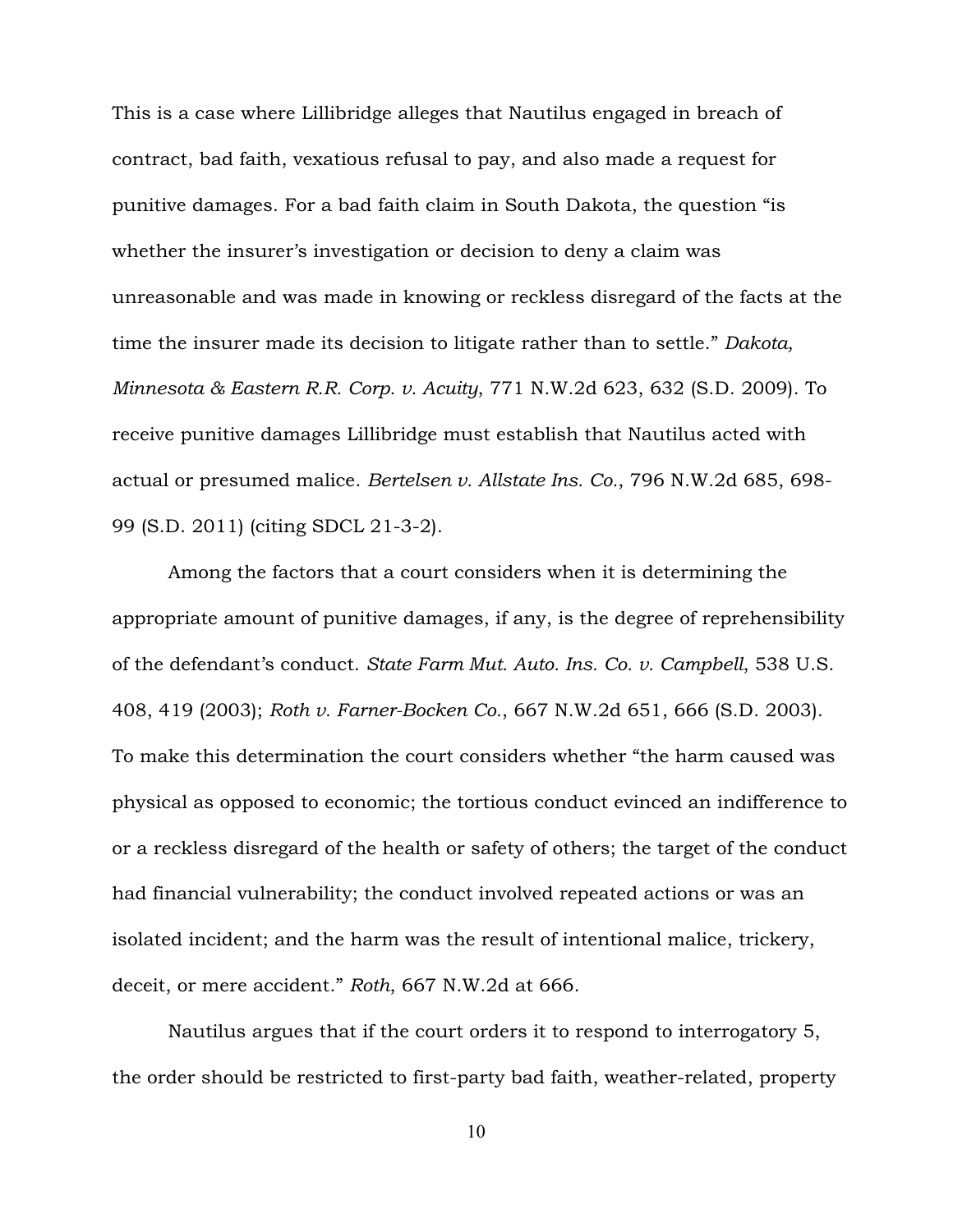claims from South Dakota. The court does not agree. First, courts in this district have routinely allowed discovery of prior litigation related to insurance bad faith.<sup>1</sup> Second, Lillibridge is seeking to establish that Nautilus engages in a pattern of conduct that could amount to bad faith or lead to admissible evidence related to his claims. While evidence of first-party bad faith, weather-related, property damage claims may be *more* relevant or factually analogous to Lillibridge's claim, it does not lead to the conclusion that other bad faith claims are *not relevant* to this case. Lillibridge is not necessarily limited to admitting evidence of identical prior claims involving the loss of a roof due to a hail storm in South Dakota to show the nexus between the requested discovery and his claim. Instead, prior bad faith litigation may be relevant to show Nautilus's knowledge and conduct and whether a pattern and practice of inadequate investigation, offering unreasonably low settlement offers, or other reprehensible conduct is being repeated among policyholders.

The burden now shifts to Nautilus to show that this interrogatory is overly broad, burdensome, or oppressive. Nautilus cannot carry this burden because it

*Lyon v. Bankers Life & Cas. Co.*, Civ. No. 09-5070, 2011 WL 124629, at <sup>1</sup> \*13 (D.S.D. Jan. 14, 2011) ("Judges of this district court have in numerous cases overruled objections to similar requests and required discovery of documents from other litigation."); *Beyer v. Medico Ins. Grp.*, 266 F.R.D. 333, 338 (D.S.D. 2009) ("Production is to include litigation documents, including but not limited to complaints, motions, court orders, and the like."); *Brown Bear v. Cuna Mut. Grp.*, 266 F.R.D. 310, 326 (D.S.D. 2009) ("Because the documents Brown Bear requests may reveal that Cuna's alleged conduct in this case occurs frequently and as a result risks harm to many, the requested documents may be relevant to demonstrate reprehensibility, which is a proper consideration in a punitive damages determination.").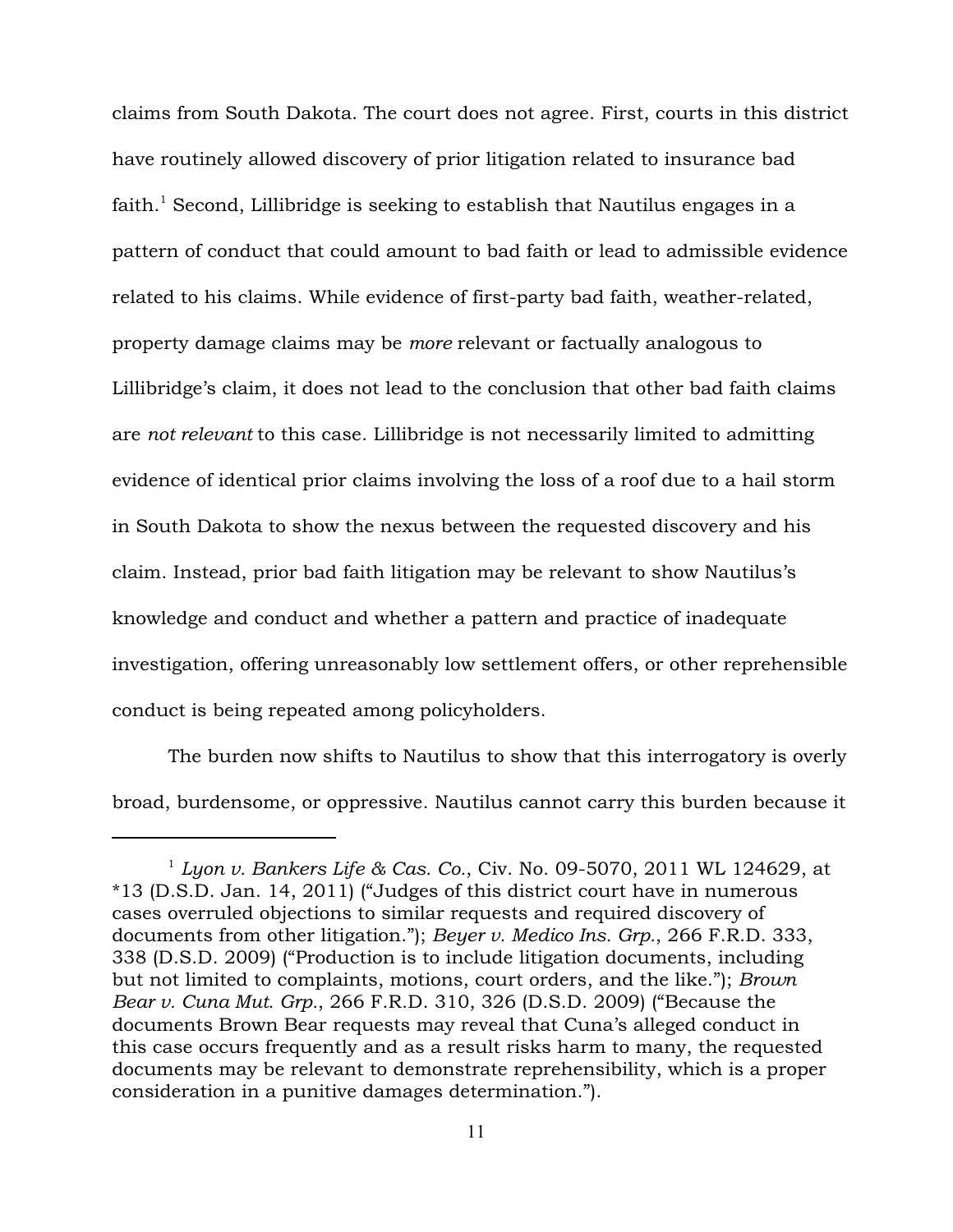has done nothing more than state broad, boilerplate, or cursory objections. *See Continental Ill. Nat'l Bank & Trust Co. of Chicago v. Caton*, 136 F.R.D. 682, 684- 85 (D. Kan. 1991) ("All discovery requests are a burden on the party who must respond thereto. Unless the task of producing or answering is unusual, undue or extraordinary, the general rule requires the entity answering or producing the documents to bear that burden."). Nautilus failed to articulate how this discovery is extraordinary or unusual. Nautilus does not allege that it cannot comply with this request, only that Lillibridge cannot establish that he is entitled to the discovery outside of South Dakota, in particular, when it is an insurer that underwrites insurance in 49 states and has been in business for over 25 years. That is not enough to show an undue burden. *See Kirschenman*, 280 F.R.D. at 491 (noting that while the insurance company claims that it has 4500 files that are not currently sorted electronically, defendant did "not assert that *they cannot be sorted*.").

Accordingly, Nautilus is ordered to provide the case name, court, docket number, the substance of the allegations, and outcome of bad faith cases brought against it. The court finds that this is relevant and not unduly burdensome for Nautilus to produce. Because there is no date restriction within the interrogatory itself, the court will limit the response to interrogatory 5 as to those documents that are responsive to this request from January 1, 2001, to the present.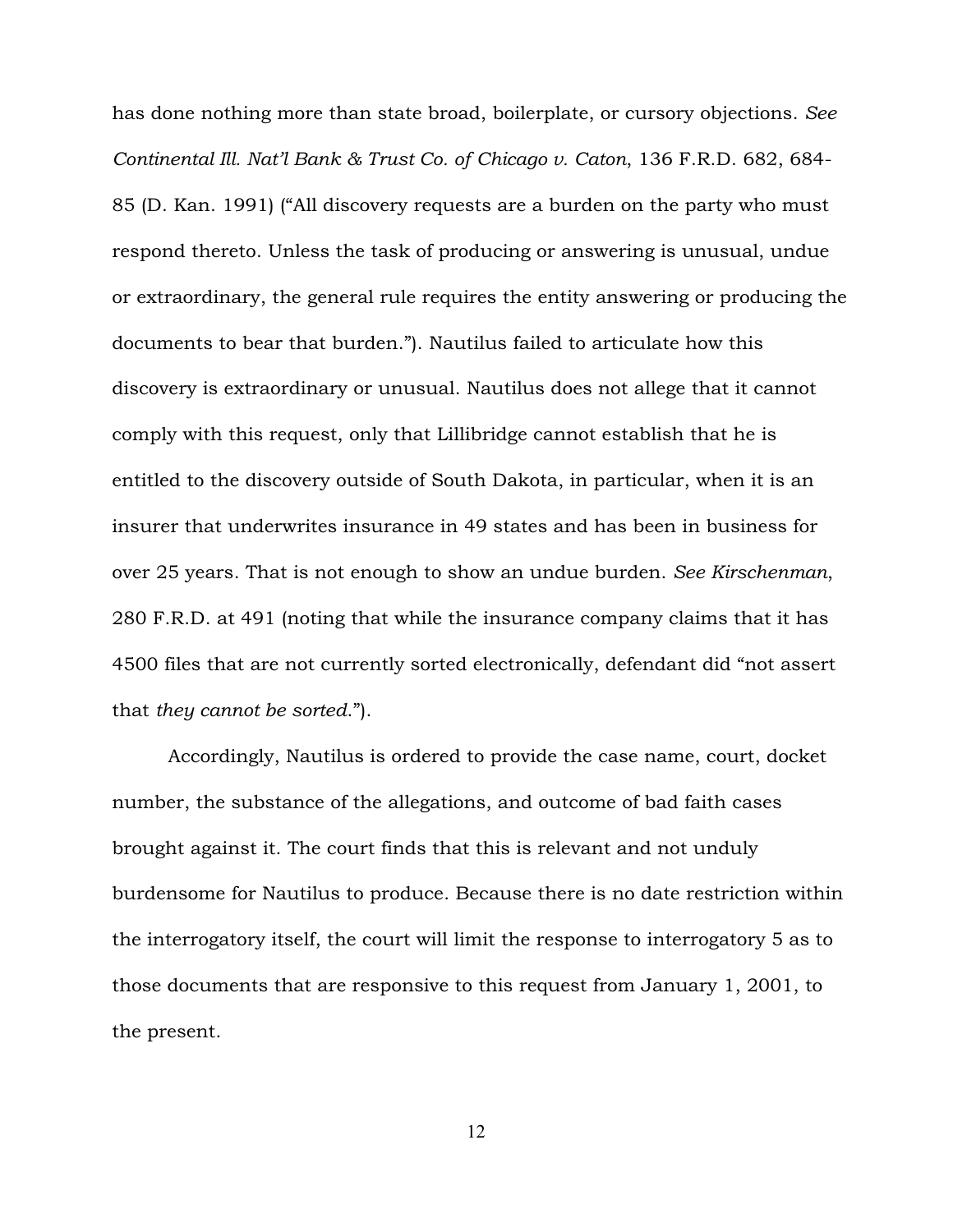Request for Production Number 14 (Second Set): Any documents relating to litigation against Defendant involving denial in part or whole of property claims from January 1, 2001 to present.

Request for Production Number 4 (Third Set): Any Documents relating to litigation from January 1, 2001, to the present, involving Nautilus' policies or procedures for calculating or handling depreciation on property damage claims.

Lillibridge has brought a breach of contract claim related to his property insurance with Nautilus. To establish a breach of contract claim, a plaintiff must show that there was (1) an enforceable promise; (2) breach of that promise; and (3) damages as a result of the breach. *Bertelsen*, 796 N.W.2d at 694. Both requests for production numbers 14 and 4, unlike interrogatory 5, do not specifically state that they are related to bad faith claims. The court will assume that these requests relate to bad faith claims and are more tailored to discuss property claims and valuation within prior property insurance litigation as it pertains to bad faith and breach of contract. To that extent, this information is relevant and discoverable for the same reasons discussed for interrogatory 5.

The court does not find, however, that Nautilus must produce "any document" pertaining to these prior bad faith, property damage claims, but instead must first produce a copy of the complaint and answer, including amended complaints and answers and if a dispositive motion was filed in these cases, then Nautilus shall produce a copy of each of the briefs filed in support of the dispositive motion. After Lillibridge views these initial pleadings, he may identify and request additional files he wishes to have access to if he can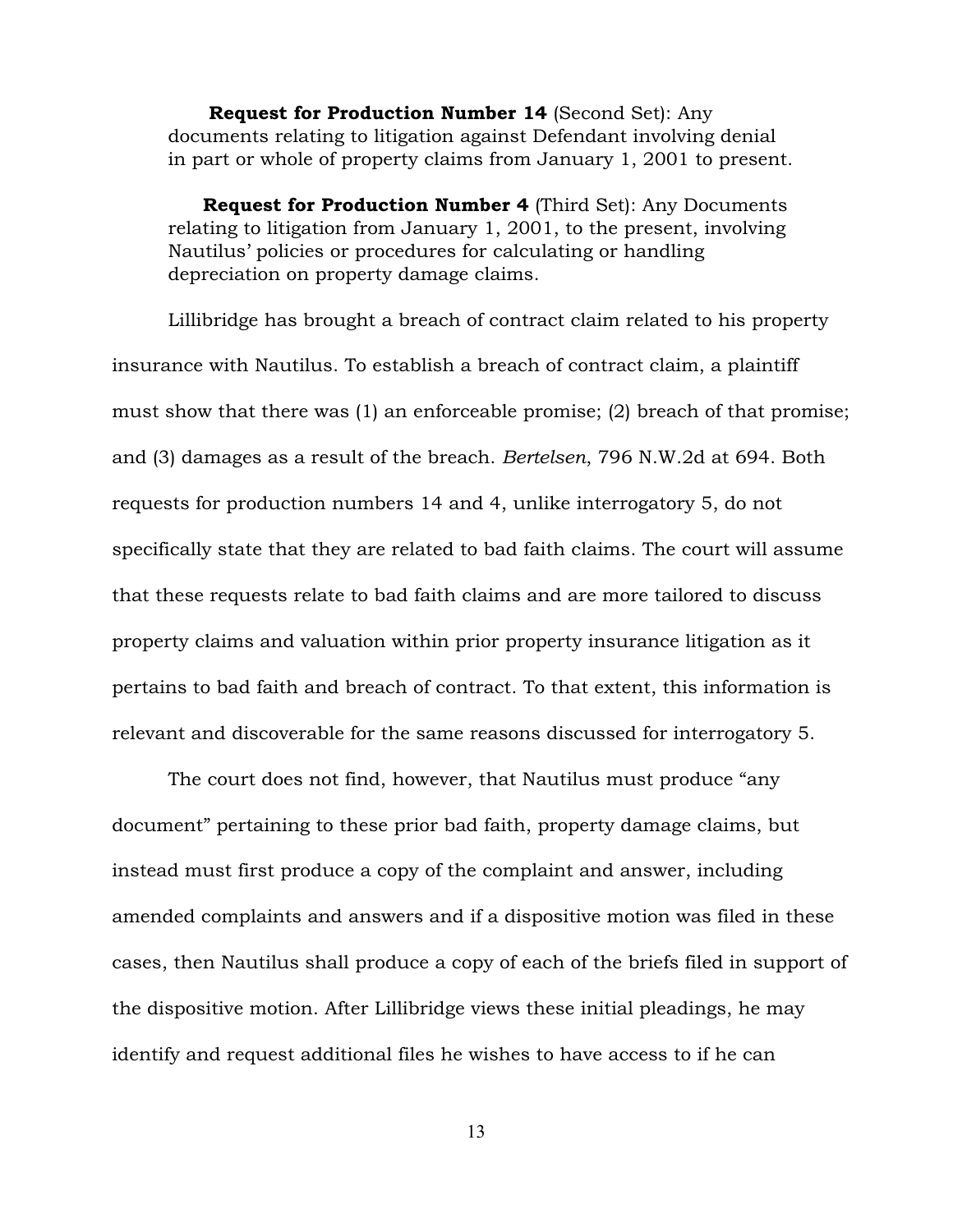establish that they are relevant and there is a sufficient factual or legal nexus to his claim.

Request for Production Number 1 (Third Set): Any Documents relating to litigation from January 1, 2001, to the present, involving the defense that a breach of contract claim is barred by the applicable limitations period as reflected in the language of the commercial property coverage policy, including but not limited to motions, supporting affidavits, briefs and court opinions.

Nautilus asserts that no such lawsuits have occurred in South Dakota, that the discovery is unduly burdensome, and that this issue is not relevant because Nautilus moved to withdraw its defense based on the statute of limitations provision contained in Lillibridge's policy. Lillibridge's policy did contain a shorter limitations period for Lillibridge to bring suit against Nautilus than is provided by South Dakota state law, and Nautilus asserted a defense based on this provision in the policy in its answer. Although Nautilus attempted to withdraw that defense, the court granted summary judgment in favor of Lillibridge on this issue. Docket 118 at 11-12.

Again the language of this request does not specify that it pertains to bad faith actions, but the court will assume that this request relates to prior litigation involving application of a limitations period in a bad faith or breach of contract claim. Accordingly, the court finds that this information is relevant based on the rationale discussed regarding interrogatory five and because this request is narrowly tailored to the factual or legal issues that exist in this case. *See Brown Bear*, 266 F.R.D. at 325 (noting that evidence of prior litigation for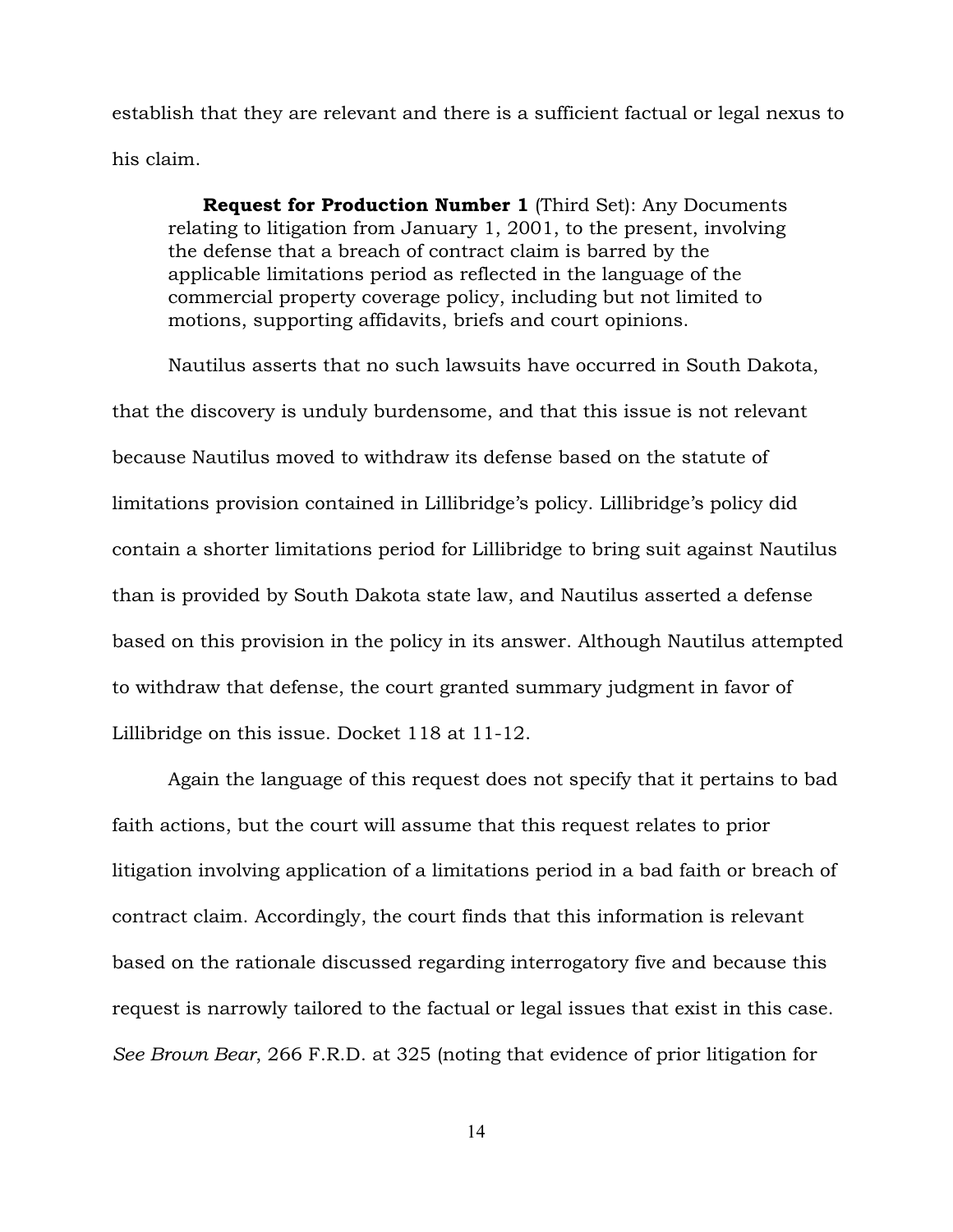claims of bad faith involving the policy's time filing provisions would be relevant to determine reprehensibility and punitive damages); *Lyon*, 2011 WL 124629, at \*14 ("If the language of these policies has been litigated, the decisions of other courts would be relevant to the issues before this court concerning defendant's knowledge and conduct, regardless of the jurisdiction in which the court opinion was issued."). Nautilus has not established that compliance with the request would cause an undue burden or that the discovery is not relevant.

The court finds, however, that Nautilus does not have to produce "any document" related to the prior litigation, but should provide Lillibridge with complaints, answers, motions, supporting affidavits, briefs, and court opinions from outside of South Dakota that are responsive to this request.

Finally, Nautilus objects to requests for production numbers 1, 4, and 14 based on attorney-client privilege or that the documents contain confidential information. At this point in the litigation, the type of information that is requested is case numbers, names, motions, and other innocuous information that is within the public's access. The court does not see how the requested information could be work product or otherwise involve attorney-client information. Documents filed in other litigation, unless otherwise subject to a protective order under Rule 26(c), are not protected by either the attorneyclient/work product privilege or proprietary privilege as those documents are filed as part of a court's record. Moreover, Nautilus is required to prepare a privilege log if it claims that a privilege is asserted. Fed. R. Civ. P. 26(b)(5)(A).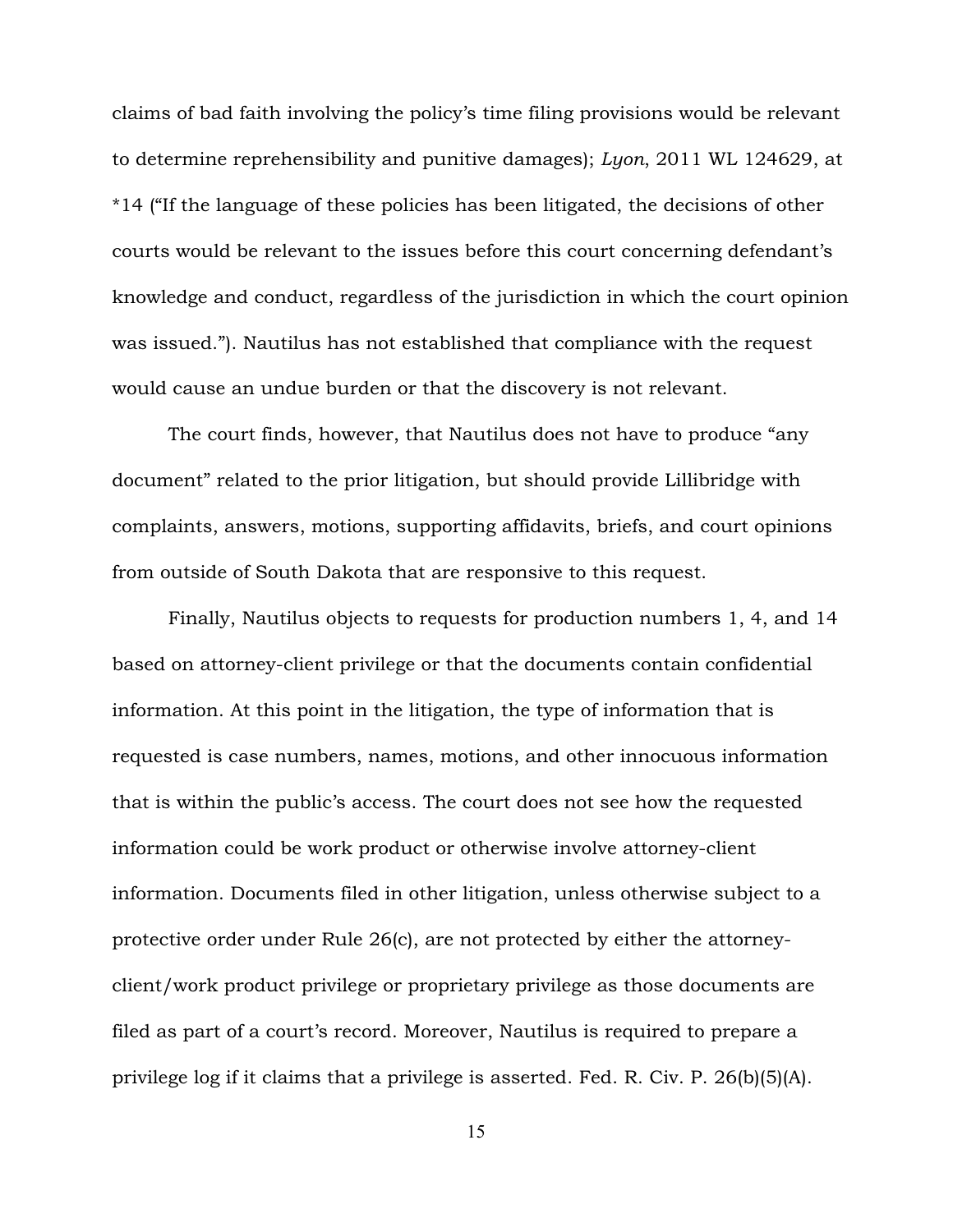Nautilus did not do so. For all these reasons, Nautilus's motion to compel is granted as to interrogatory 5 and requests for production numbers 1, 4, and 14 as explained above.

#### II. Prior Testimony of Nautilus Employees

Lillibridge seeks an order compelling Nautilus to produce copies of prior deposition transcripts for certain of its employees. The specific request provides:

Request for Production Number 9 (First Set): Copies of any deposition transcripts of depositions of Cara Daugherty, Gary Grabauskas, Kellie Barwick, Ray Alvarez, and Kim Levensky.

Nautilus initially objected and stated that this evidence is not relevant and is not limited to timing or scope so it is overly broad, unduly burdensome, and expensive. Following Lillibridge's motion to compel, Nautilus stated that only three of these employees have actually given testimony or depositions in prior cases. Nautilus asserts that Barwick was only deposed once before and does not have a copy of that transcript, and thus, Nautilus is unable to produce that transcript. Alvarez has been deposed twice, but one of those depositions was taken before employment at Nautilus; thus, Nautilus does not have access to that transcript. Alvarez's other testimony was given in an arson case, so Nautilus claims that is not relevant to this case. Finally, Levensky has been deposed five or six times, but each related to a third-party claim; therefore, they are not relevant to this first-party claim.

The court has already found that prior litigation against Nautilus related to bad faith is relevant for discovery purposes regardless of geography, party, or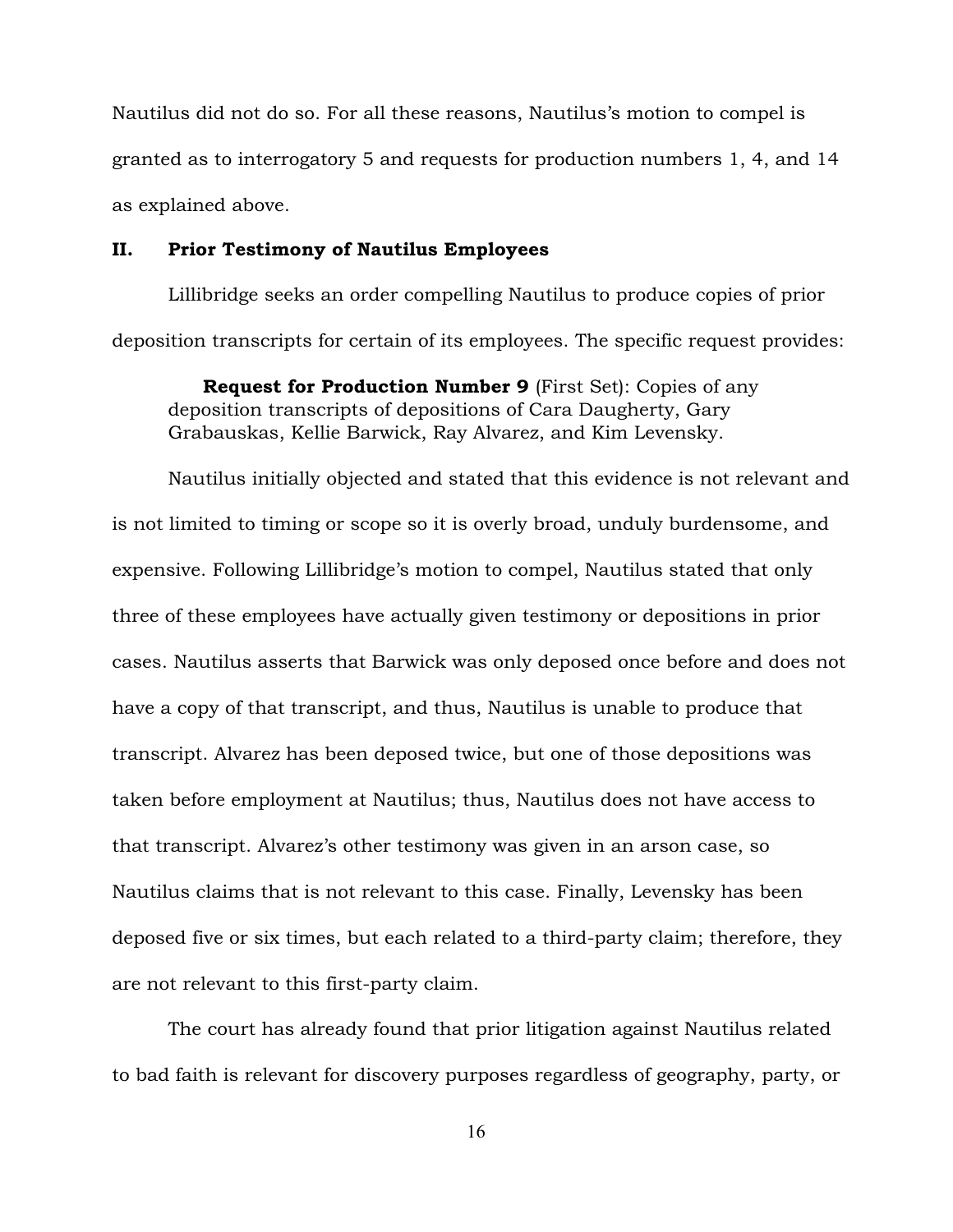type of claim. Similarly, this court finds that employee deposition testimony relating to prior bad faith litigation against Nautilus is relevant for those same reasons. If Nautilus has access to prior depositions of the employees listed above that occurred while those employees were working at Nautilus in any capacity, it should provide a copy of these depositions to Lillibridge. This includes contacting counsel who represented Nautilus in prior actions, its own in-house counsel, and its officers and employees, to obtain copies of these transcripts. *See Kirschenman*, 280 F.R.D. at 490 ("[The insurer] shall also obtain copies of any transcripts of deposition or trial testimony of its employees or officers in any of the litigation files requested by plaintiffs."). Because this testimony is relevant to this case and could lead to admissible evidence, the motion to compel is granted as to request for production number 9.

#### III. Personnel Files

Lillibridge asked for the production of personnel files of the Nautilus employees who handled his claim, specifically his request provides:

Request for Production Number 10 (First Set): The personnel files of Cara Daugherty, Gary Grabauskas, Kellie Barwick, Ray Alvarez and Kim Levensky, including evaluations performed by supervisors, evidence of bonuses received and evidence of awards given.

Nautilus objected to this request and stated that it is not relevant and because it is not limited in timing or scope it is overly broad, unduly burdensome, and expensive. Nautilus also objected on the grounds that the personnel files contain confidential, privileged, or proprietary information that is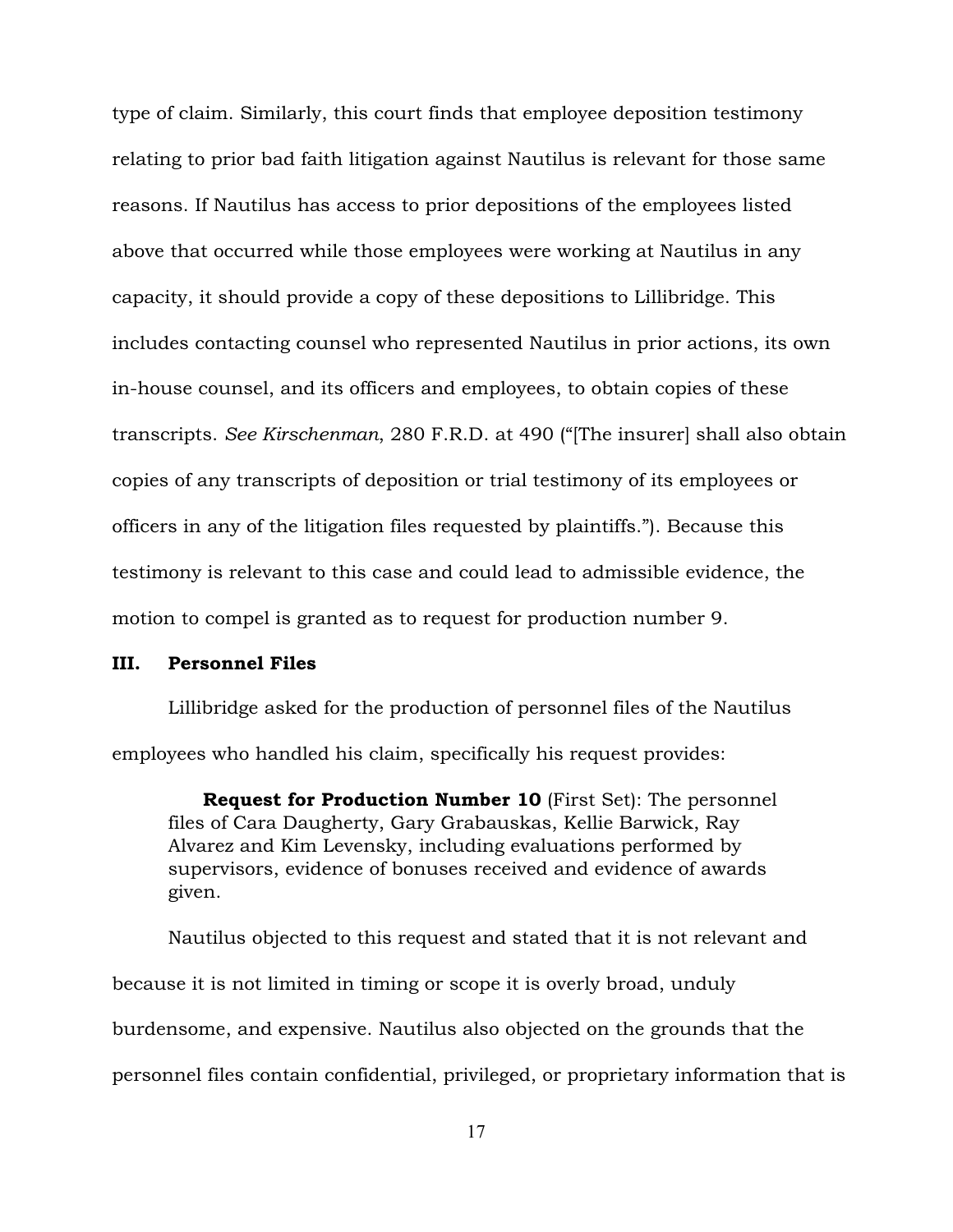unrelated to this litigation. Nautilus did not produce a privilege log. Later, following Lillibridge's motion to compel, Nautilus agreed to provide the requested personnel files if the parties entered into a new confidentiality agreement.

First, courts in the District of South Dakota have routinely found personnel files in insurance bad faith cases to be relevant and discoverable. *See Lyon*, 2011 WL 124629, at \*8 ("[T]he district court in the Western Division of the District of South Dakota has traditionally and uniformly allowed discovery of personnel files in insurance bad faith cases."). Moreover, Nautilus has agreed to produce the entire personnel files of these employees subject to the entry of a new confidentiality agreement. While the court granted a protection order earlier in this case, it does not appear that Nautilus's personnel files would be covered under the existing protection order, which only specified protecting business records or documents belonging to the third-party defendant.<sup>2</sup> The parties will execute a new protection order that encompasses Nautilus's business records.

Thus, this request for production is granted subject to the following limitations: first, Lillibridge must sign a protection order pertaining to personnel files of Nautilus and other confidential documents discussed in this order, and second, the production is limited to the five employees listed above, any evaluation of these employees by their supervisors, and any other Nautilus

<sup>&</sup>lt;sup>2</sup> See Docket 49 (noting that the protection order pertains to "financial" and corporate documents disclosed by Defendant DACS, II, Inc. and/or its principals Jason Good and Clinton Herman, and/or any office of Dakota Claims, that are designated and stamped "CONFIDENTIAL.").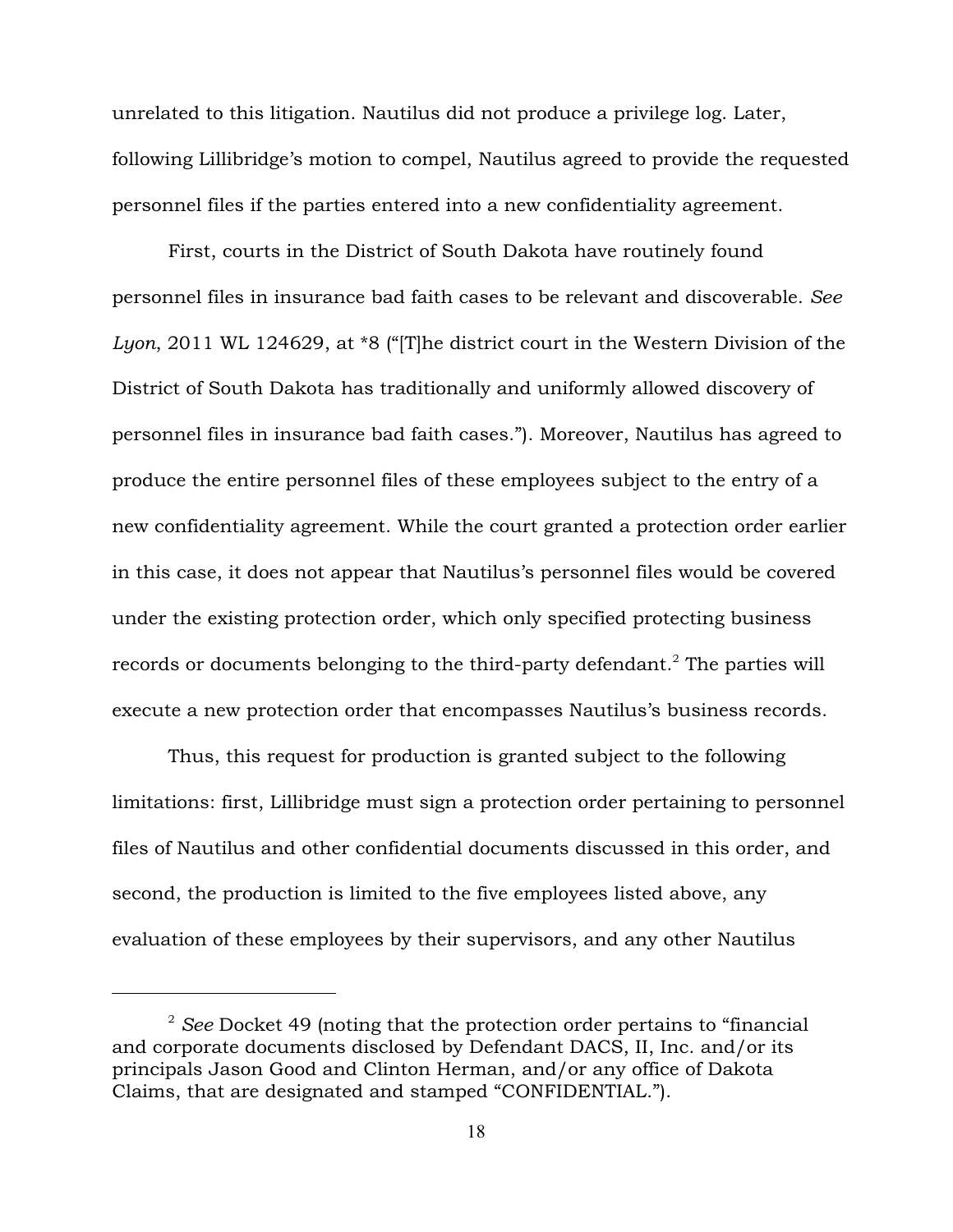employee who worked on Lillibridge's claim. Finally, Nautilus stated that it will produce the personnel files from 2003-2009, but the court finds that each employee's personnel file from January 1, 2001, to the present is relevant to this claim and should be produced.

# IV. Claims Manuals, Audit Procedures, and Quality Assurance Material

In relation to Lillibridge's requests for claims manuals, audit procedures,

and quality assurance manuals, Lillibridge specifically requested the following:

Request for Production Number 12 (First Set): All claims manuals, training materials, seminar materials, memoranda, directives, letters, and other forms of written communication directed to claims personnel, claims managers, claims supervisors, or any other person acting on behalf of Defendant in the handling of claims, that refer or relate in any way to the handling of claims generally or to the handling of property damage claims for the last seven (7) years, including without limitation:

- (a) The documents reflecting Defendant's claims adjusting and settlement policies as they existed at all times Plaintiff's claim was open; and
- (b) The documents reflecting any subsequent changes of policy.

**Request for Production Number 15** (First Set): A copy of any quality assurance manuals and audit procedures that apply to property damage claims.

As to request for production number 12, Nautilus did not object but

stated that it trains its claims representatives based on the company's best

practices and that it typically does not hire claims representatives who are

unfamiliar with the processing and paying of claims. Nautilus then produced a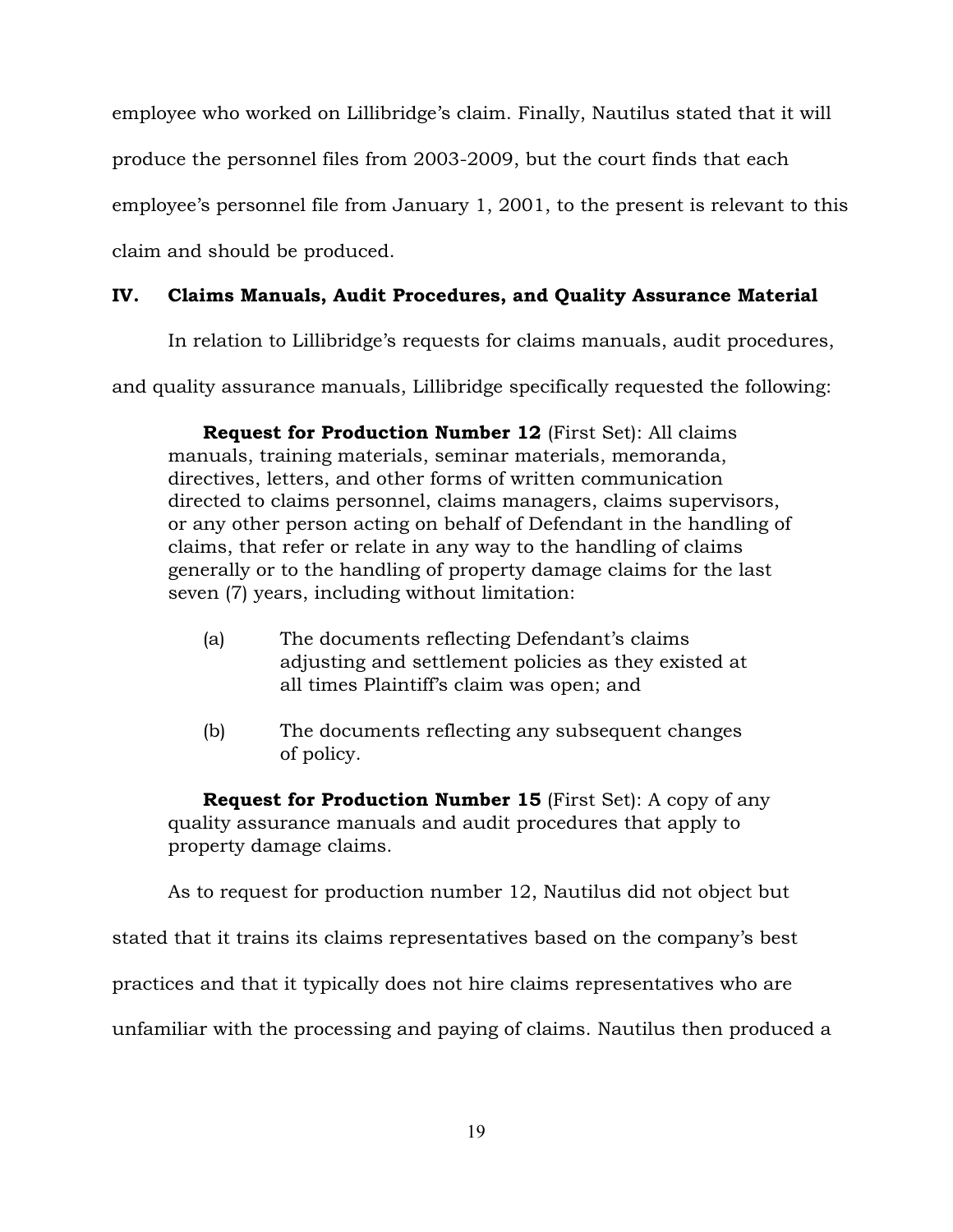copy of its Best Practice Guidelines. Nautilus states that it does not maintain an old version of its Best Practice Guidelines once a new version is released.

Nautilus objected to request for production number 15 because it stated that these documents contain confidential, privileged, or proprietary information. Nautilus did not provide a privilege log. Nautilus also produced a copy of its Quality Control and Quality Review Guidelines, and quality review audits for claims examiners Daugherty and Grabauskas from 2007 to the present. Nautilus also stated that it conducted a thorough review of its files and does not have any other material responsive to these requests. Lillibridge argues that Nautilus must have more documents that are responsive to this request.

The court finds that if Nautilus has more discovery that could be responsive to this request, it should disclose this information because courts in this district have found that the production of claims manuals "could lead to relevant information and provides context for the information relating to how [insurance] claims are handled." *Hurley v. State Farm Mut. Auto. Ins. Co.*, Civ. 10-4165, 2012 WL 1600796, at \*5 (D.S.D. May 7, 2012). Courts have also "traditionally required disclosure of quality assurance audits in insurance bad faith cases." *Lyon*, 2011 WL 124629, at \*9 (citing *McElgunn v. Cuna Mut. Grp.*, Civ. No. 08-5080, Docket 84 at 3 (D.S.D. 2007); *Beyer*, 2009 WL 736759, at \*2).

Thus, claims manuals, quality assurance manuals, and audit procedures all could potentially lead to the discovery of admissible evidence in Lillibridge's bad faith case as to whether Nautilus properly handled or evaluated his claim.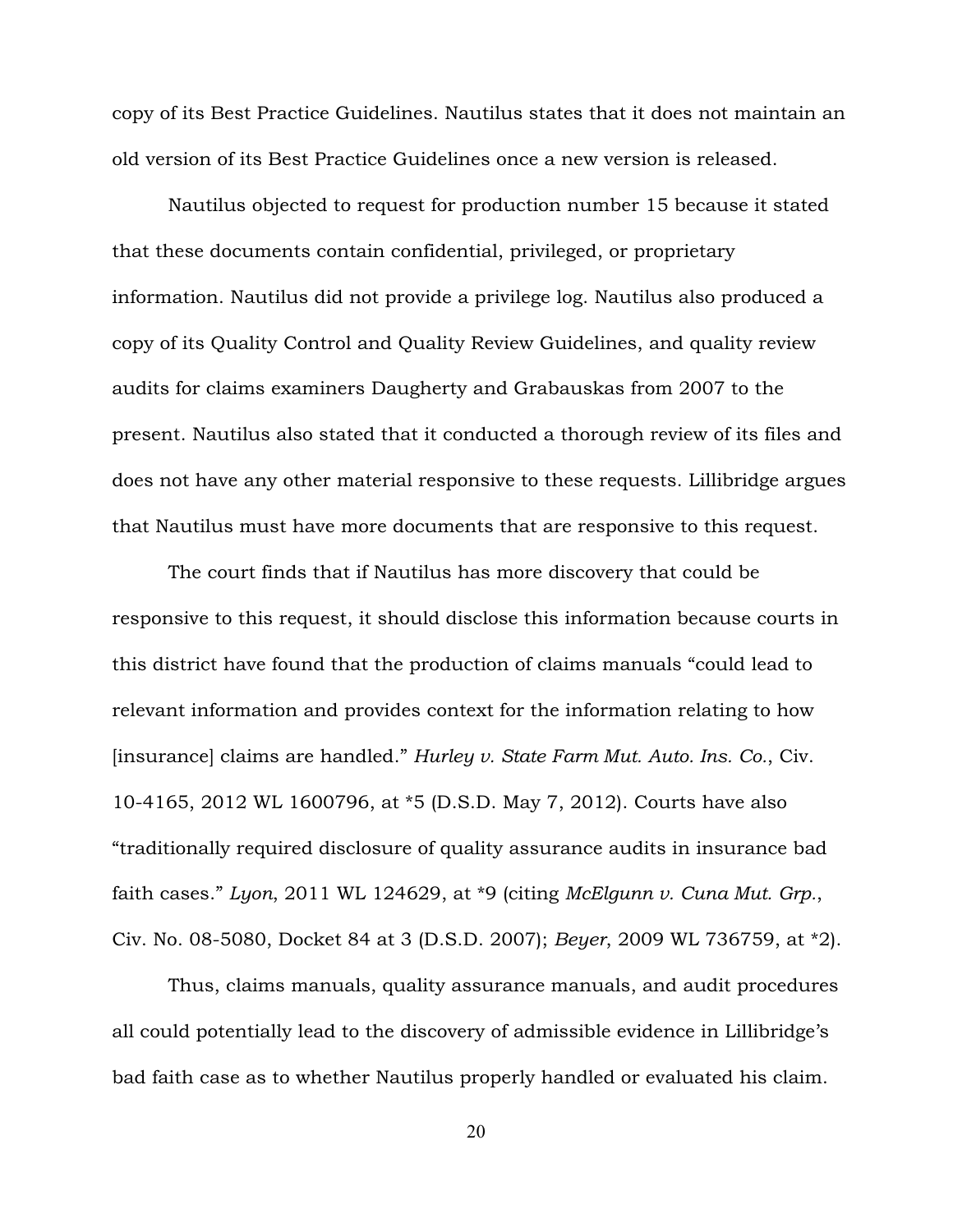Although Nautilus has provided some documents in this area, Nautilus shall immediately make reasonable and thorough efforts to identify documents either in paper or electronic form that are responsive to Lillibridge's request and to supplement its response if additional documents become known to it at a later date. If Nautilus has older or newer versions of the documents that Nautilus has already provided to Lillibridge, then it should provide those to Lillibridge. Nautilus should also provide any documents that Nautilus's claims examiners rely upon in their day-to-day operations that relate to the granting or denial of claims.

Many of Nautilus's concerns about the production of confidential or proprietary information through these requests should be alleviated by the entry of a new protection order, which has already been ordered by this court. Any other claim by Nautilus of privilege cannot be properly addressed because Nautilus failed to provide a privilege log. Thus, the court orders that Nautilus respond fully and completely to Lillibridge's requests for production numbers 12 and 15.

## V. Bonus, Compensation, and Incentives for Employees

Lillibridge made a number of requests that inquired as to how Nautilus employees received monetary compensation. His specific requests are as follows:

Request for Production Number 18 (First Set): All documents concerning bonuses, stock compensation or any other remuneration except salary, given to any claim representative in 2007 and 2008 who handled Mark Lillibridge's claim.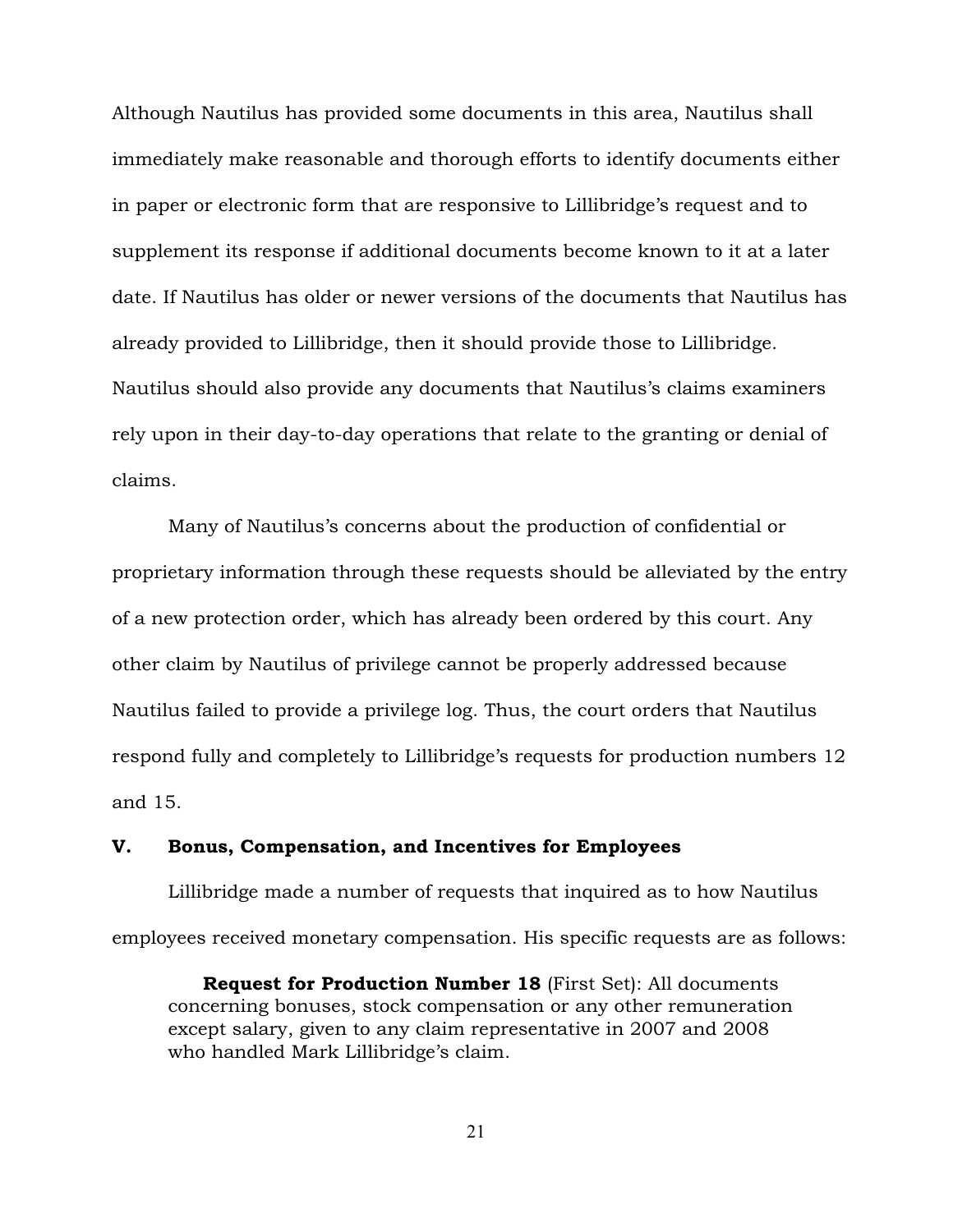Nautilus objects to this request and claims that it is not relevant, that it is overly broad and unduly burdensome, and that it calls for the production of documents containing confidential, privileged, or proprietary information. The court finds that this information is relevant because monetary incentives could establish company and employee motives for how Nautilus investigates or handles claims with its policyholders and could lead to other facts that could bear upon a punitive damages or bad faith determination. *See Lyon*, 2011 WL 124629, at \*10 ("Bonus programs may provide some evidence of the motivation of claims personnel in evaluating a . . . claim. Qualifying for a monetary bonus, or other employee incentive, because of the manner in which defendant's employees respond to a claim, is certainly relevant to a bad faith claim.").

Nautilus has not shown how production would be unduly burdensome, and the court finds that this request is narrowly tailored enough that it is not overly broad. Any confidential or proprietary documents can be protected through the entry of the parties' new protection order, which previously was mandated in this order. Finally, Nautilus's assertion of privilege is not warranted absent a privilege log. The motion to compel request for production number 18 is granted.

Request for Production Number 9 (Second Set): Any and all documents in use since January 1, 2004, which inform Defendant's property claim personnel of the manner in which they can expect to get increases in salary, bonuses or commissions, including but not limited to human resources manuals, salary administration manuals, personnel bulletins or manuals, orientation booklets, directives or memos.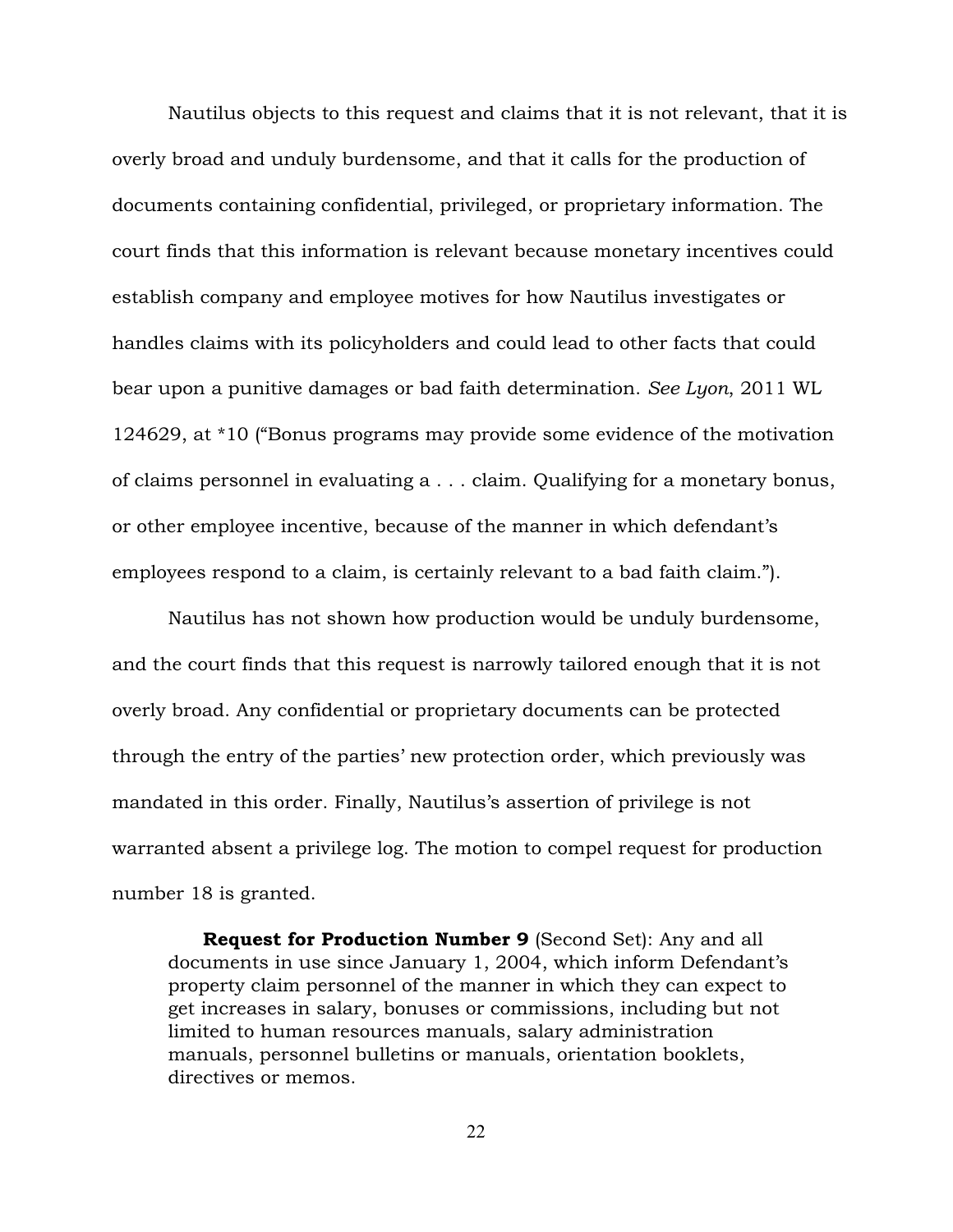Request for Production Number 10 (Second Set): Any and all documents relating to performance goals and how they relate to claims examiner and manager bonuses from January 1, 2004, to present.

Request for Production Number 11 (Second Set): Any and all documents which relate to incentives given to claims examiners or managers in return for reducing the amount of claims payments, reducing combined ratio, reducing claim severity and reducing claims payouts from January 1, 2004, to present.

Request for Production Number 12 (Second Set): Any and all documents which relate to incentives given to claims examiners or managers in return for overall reductions in office, department, branch or company loss ratios, claim severity, average claim payments, or reduction in claim payments of any kind from January 1, 2004, to present.

Nautilus did not object to requests for production numbers 9-12, but

instead provided information responsive to the requests or otherwise asserted that it does not keep that type of information. At this point in the litigation, Nautilus has provided the Nautilus Insurance Compensation Guidelines in effect for claims examiners in 2007, 2008, and 2009. It has also provided copies of the annual email that announces the payment of bonuses to Nautilus employees from 2008, 2009, and 2010. Nautilus has also stated that it does not save the annual email from year to year and it only has years 2008-2010 in its possession.<sup>3</sup> Additionally, Nautilus stated that it does not tie employee compensation to the payment, denial, discounting, opening, or closing of any

 $3$  Lillibridge argues that Nautilus has engaged in spoliation of evidence with the destruction of prior years' employee emails that announce the payment of bonuses. The court declines to address this allegation at this stage of the litigation. Lillibridge is free to raise the issue later.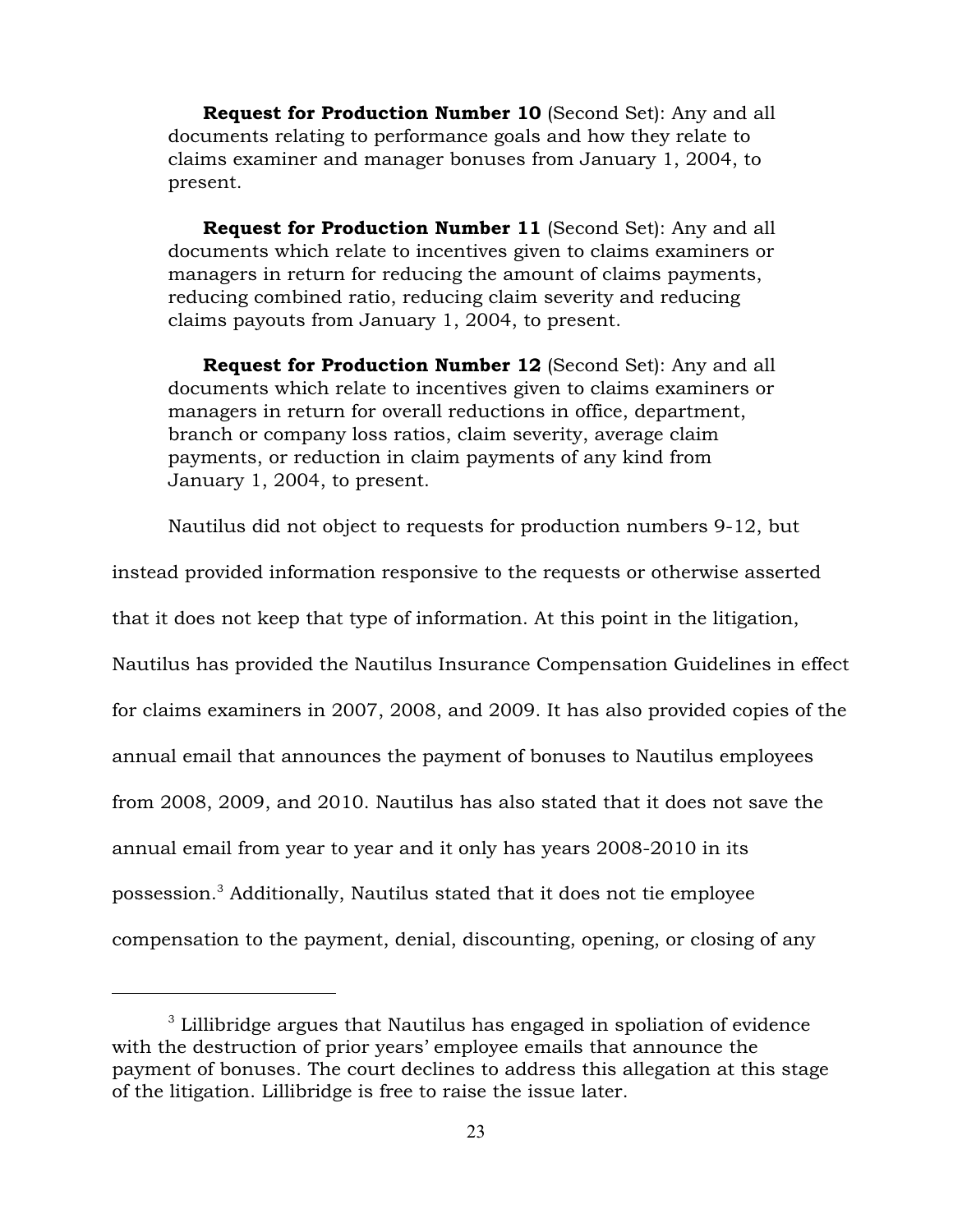claims. Finally, Nautilus provided the individual goal sheets for Daugherty and Levensky, but not for any other employee.

Lillibridge claims that Nautilus has provided seven pages worth of documents in this area, and of those documents, many have multiple redactions within them. Lillibridge argues that there must be more documents responsive to these requests. Nautilus claims that it has been completely responsive and no more documents exist that respond to these requests for production.

First, the court has already stated that employee incentive information, if it exists, is relevant and discoverable regarding bad faith claims. Lillibridge argues that it did not receive the Nautilus Insurance Compensation Guidelines in effect in 2007. If Nautilus has a copy of this document, it should provide it to Lillibridge. If Nautilus has any other goal sheets for the personnel who handled Lillibridge's claim, then those documents should be provided pursuant to this request, as well as to the prior request for personnel files. Additionally, Nautilus must again provide the seven pages it previously provided subject to these requests without redactions. Nautilus failed to produce a privilege log or identify any other reason justifying redaction of the information contained within these documents. Finally, if Nautilus has or becomes aware of any further documentation from January 1, 2004, to the present that discusses bonuses, compensation, or incentive programs, then it should produce those documents to Lillibridge. The motion to compel is granted as to requests for production numbers 18 and 9-12.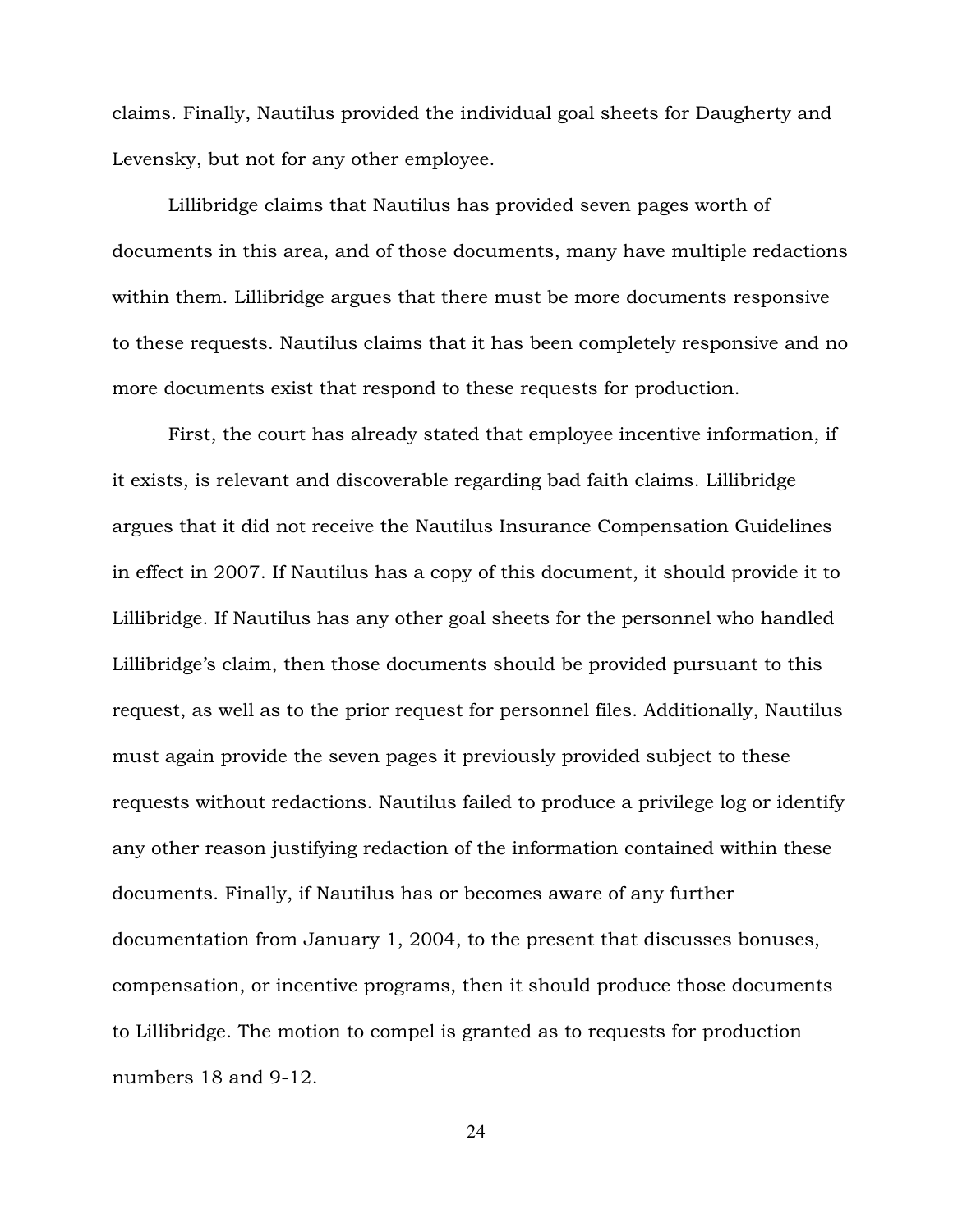#### VI. Loss Ratios, Cost Containment, or Decreasing Claim Costs

Lillibridge requested that Nautilus provide documentation that related to loss ratios, cost containment, or decreasing claim costs. Those specific requests are as follows:

Request for Production Number 2 (Second Set): Any and all documents referring to goals, targets, or objectives established for claim payments, loss ratios or combined ratios applicable to property claims from January 1, 2004, to present.

Request for Production Number 13 (Second Set): Any and all documents relating to efforts or goals to decrease loss rations [sic] or decrease claim severity costs from January 1, 2004, to present.

Nautilus did not object to these requests, but responded that the only documents that were responsive to the requests were goal sheets for Daugherty and Levensky for the years 2007, 2008, and 2009. Lillibridge claims that it did not receive Daugherty's goal sheet for 2007. The court finds that Nautilus should provide Daugherty's goal sheet for 2007 and goal sheets that relate to any other Nautilus employee involved in Lillibridge's claim for the same reasons that the court found that the bonus, compensation, and incentives for employees are relevant to this case. The court also finds that Nautilus should produce any documents that it discovers now or in the future in its possession that relate to cost-containment measures and other profit-maximization programs. Lillibridge's motion to compel as to requests number 2 and 13 is granted.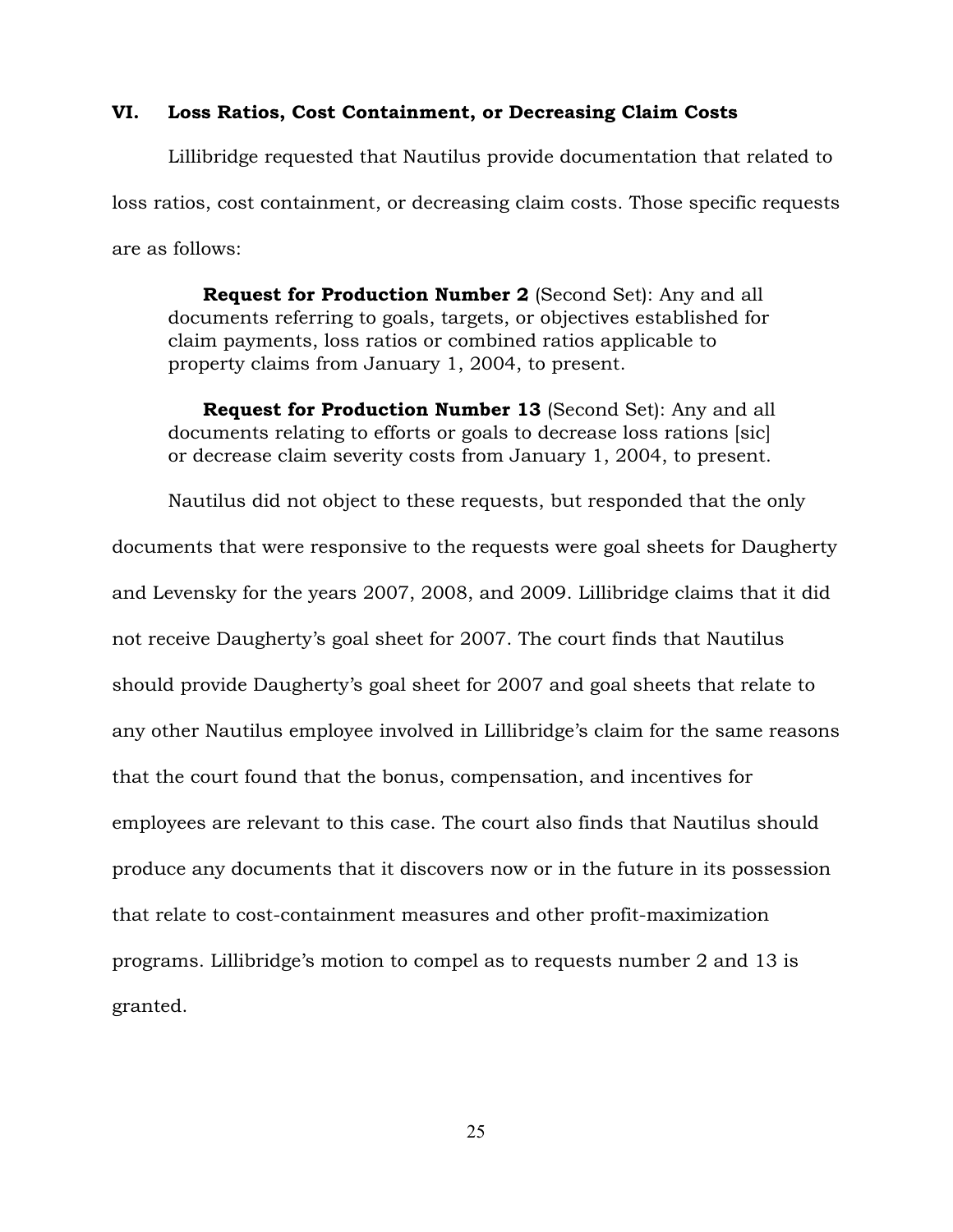### VII. Regulatory Information

Lillibridge made a number of discovery requests that relate to Nautilus's involvement with the regulatory sector. Those requests are as follows:

Request for Production Number 16 (First Set): Copies of any Department of Insurance consumer complaints involving Nautilus Insurance Company for the last seven (7) years.

Request for Production Number 15 (Second Set): Any and all documents relating to complaints made to state regulators involving Defendant's handling of property claims from January 1, 2001, to present.

In response to this request, Nautilus objects as to relevancy, that the request is overly broad, unduly burdensome and expensive, and as containing confidential, privileged, and/or proprietary information unrelated to the litigation. Not waiving the objection, Nautilus represented to the court that it only had one consumer complaint submitted to the South Dakota Division of Insurance, which it produced to Lillibridge. Nautilus objects to having to produce complaints from outside of South Dakota.

The court addresses relevancy first. The court has already determined that prior litigation involving both bad faith and property-related claims from other jurisdictions is relevant to this case. That analysis is equally true for regulatory complaints and most regulatory conduct that deals with bad faith. As previously discussed, a consideration for a punitive damages claim is whether the insurance company repeated its misdeeds as a part of a larger pattern or whether its conduct in the plaintiff's case was a mere mistake. *Roth*, 667 N.W.2d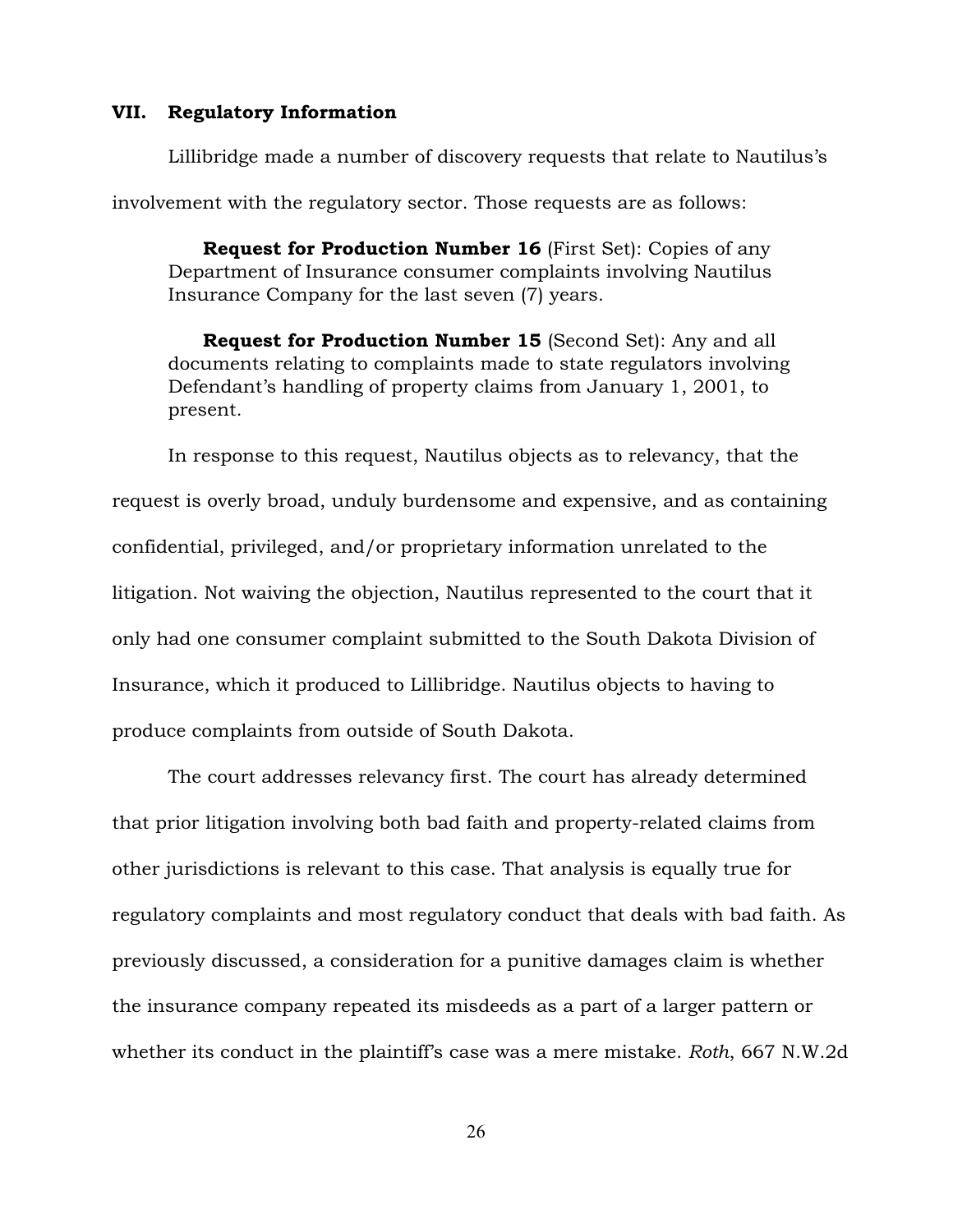at 666 (citing *Campbell,* 538 U.S. at 419). Thus, the fact that there may have been other regulatory complaints in other states against Nautilus that are factually or legally similar to Lillibridge's claim is relevant, and documents related to these regulatory complaints are also discoverable. *See Beyer*, 266 F.R.D. at 339 ("The court finds that the requested documents [related to regulatory complaints] are relevant, in that the documents may reveal evidence that Medico used or uses false bases to deny claims, and that evidence should not be limited to South Dakota claims only.").

The court now turns to Nautilus's assertion that the discovery is unduly burdensome. Several courts have determined that where the discovery requests are relevant, the fact that answering them will be burdensome and expensive is not in itself a reason for a court's refusing to order discovery that is otherwise appropriate.<sup>4</sup> Moreover, if discovery requests are relevant, the fact that they involve work, which may be time consuming, is not sufficient to render them objectionable. *See United States v. Nysco Labs., Inc.,* 26 F.R.D. 159, 161-62

*See In re Folding Carton Antitrust Litig.,* 83 F.R.D. 260, 265 (N.D. Ill. <sup>4</sup> 1979) (stating that "[b]ecause the interrogatories themselves are relevant, the fact that answers to them will be burdensome and expensive 'is not in itself a reason for refusing to order discovery which is otherwise appropriate.' "); *Alexander v. Parsons,* 75 F.R.D. 536, 539 (W.D. Mich. 1977) (stating that "the mere fact discovery is burdensome . . . is not a sufficient objection to such discovery, providing the information sought is relevant or may lead to the discovery of admissible evidence."); *Burns,* 164 F.R.D. at 593 (determining that "the fact that answering the interrogatories will require the objecting party to expend considerable time, effort and expense consulting, reviewing and analyzing 'huge volumes of documents and information' is an insufficient basis to object.").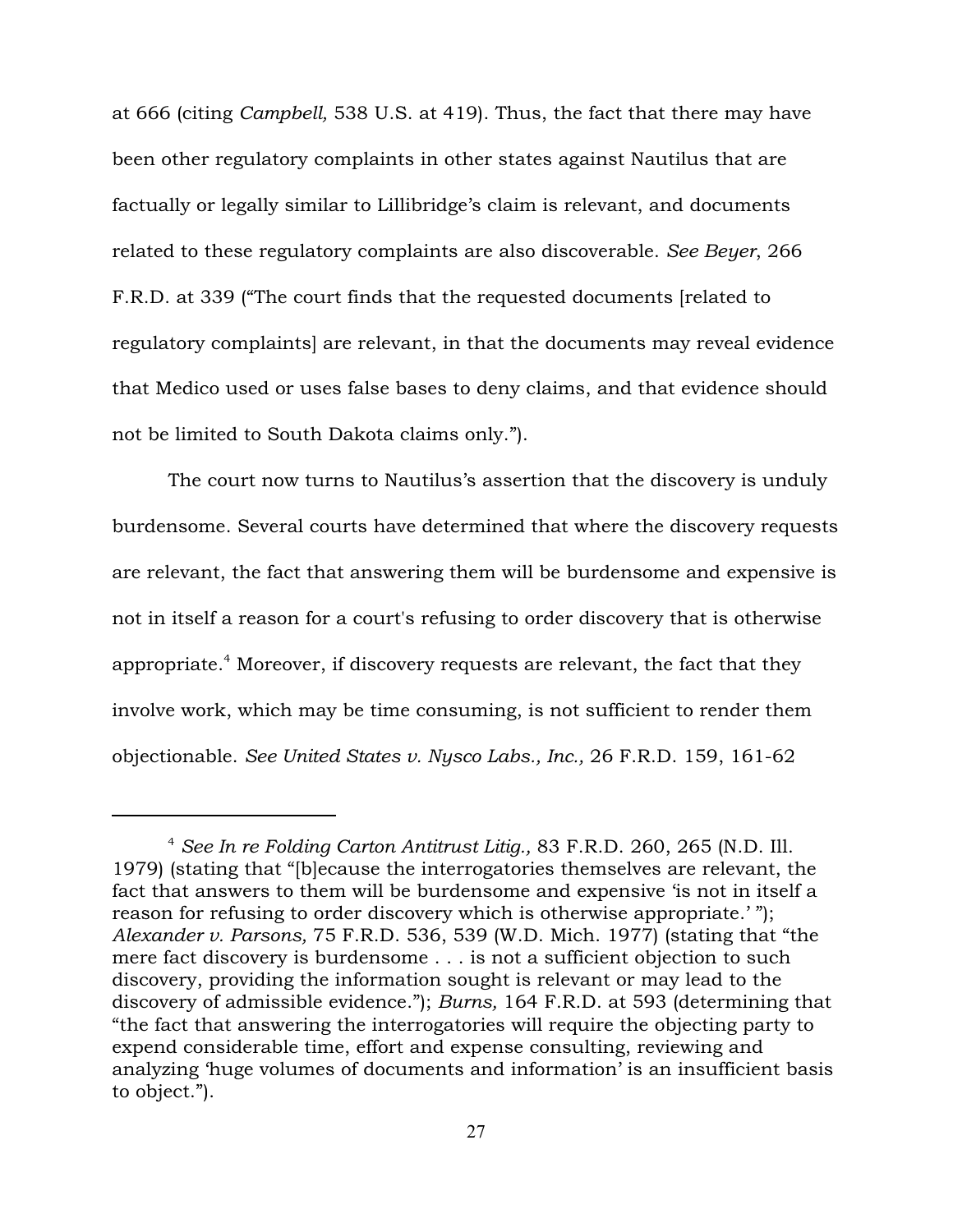(E.D.N.Y.1960); *Rogers v. Tri-State Materials Corp.,* 51 F.R.D. 234, 245 (N.D. W. Va. 1970) (stating that "[i]nterrogatories, otherwise relevant, are not objectionable and oppressive simply on grounds [that] they may cause the answering party work, research and expense").

Nautilus failed to establish that these requests are unduly burdensome. Nautilus does not allege that it cannot comply with this request, only that Lillibridge cannot establish that he is entitled to the discovery outside of South Dakota, in particular, when it is an insurer that underwrites insurance in 49 states and has been in business for over 25 years. That is not enough to show an undue burden. *See Kirschenman*, 280 F.R.D. at 491 (noting that the insurance company claims that it has 4500 files that are not currently sorted electronically but defendant did "not assert that *they cannot be sorted*."). Any confidential or proprietary documents can be protected through the entrance of the parties' new protection order previously mandated in this order. Finally, Nautilus's assertion of privilege is not warranted absent a privilege log. Lillibridge's motion to compel as to requests for production numbers 16 (first set) and 15 is granted.

Request for Production Number 16 (Second Set): Any and all documents relating to regulatory actions, including but not limited to suspension or revocation proceedings, Market Conduct Examinations, Cease and Desist Orders, Consent Orders, Reports of Examinations, Corrective Orders or Corrective Action Plans relating to Defendant's property claims from January 1, 2001, to present.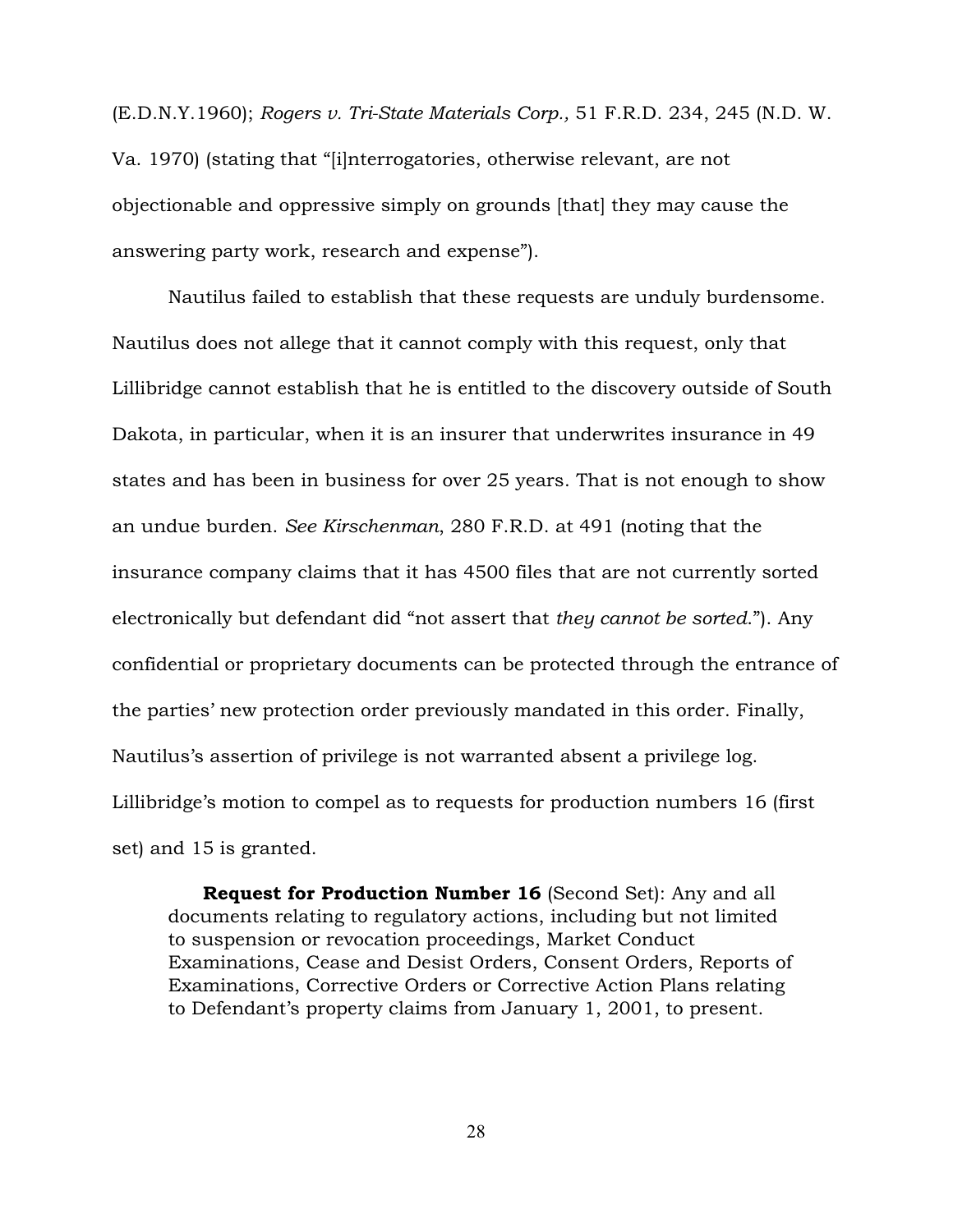This request is similar to requests for production numbers 16 (first set) and 15 (second set) except it focuses more on the consequences of the regulatory complaints filed against Nautilus. This request is relevant and discoverable. Further, evidence relating to prior regulatory action would be in Nautilus's possession, would focus on Nautilus's conduct in particular, and would be part of its institutional knowledge related to its own policies. *See Lyon*, 2011 WL 124629, at \*25 (granting a nearly identical request for production). Thus, if Nautilus has documents responsive to this request it must provide those to Lillibridge. Nautilus's assertion of privilege is not warranted absent a privilege log. Accordingly, Lillibridge's motion to compel as to request number 16 (second set) is granted.

Request for Production Number 17 (Second Set): Copies of any and all annual or periodic reports provided to state insurance regulators containing information pertaining to the number of property claims or denials associated with Defendant's property policies from January 1, 201, [sic] to present. This request is not limited to South Dakota.

Nautilus argues that this request is not relevant, is overly broad and unduly burdensome, and that the language of the request is vague and ambiguous. The court finds that this regulatory information is equally as relevant as the other regulatory discovery previously discussed. Nautilus has failed to show how production of this information is unduly burdensome other than through a cursory objection. If Nautilus has any annual or periodic reports that it provided to state insurance regulators about property claims, then it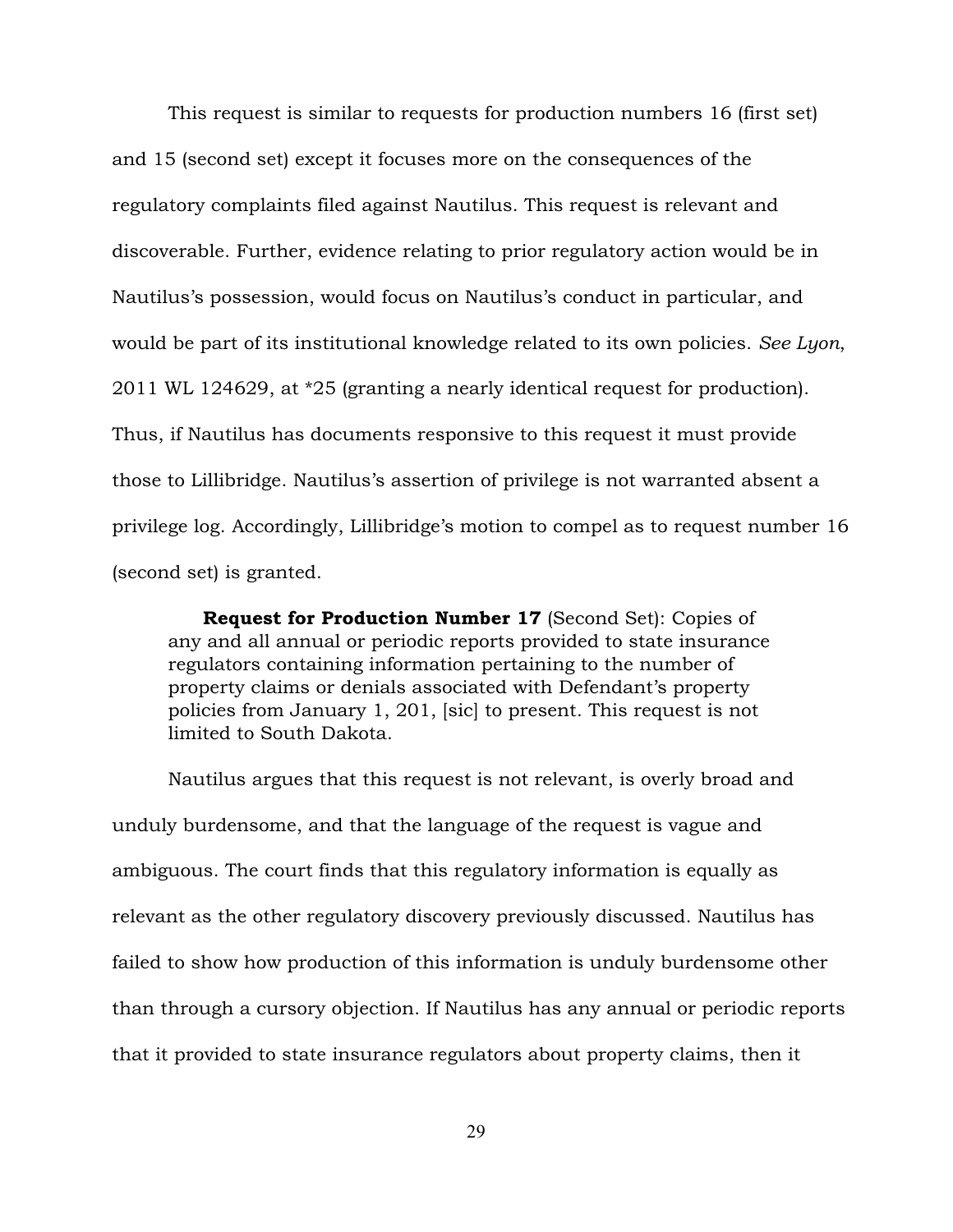must provide those documents to Lillibridge. Lillibridge's motion to compel as to request for production number 17 is granted.

Request for Production Number 6 (Third Set): Any regulatory bulletins or decisions regarding or referring to calculation or handling of depreciation on property damage claims.

Nautilus argues that this request is not relevant, is overly broad and unduly burdensome, and expensive. Nautilus later asserted that if the documents responsive to this request have not previously been disclosed, then they do not exist or copies were not retained. The court finds that request for production number 6 (third set) is relevant because the value of Lillibridge's claim and any depreciation since his date of loss is at issue in this case, so Nautilus's prior position on or knowledge about these topics will be relevant to this claim or may lead to admissible evidence. Nautilus did not adequately express how this request is unduly burdensome. If Nautilus has now or later finds documents in its possession that are responsive to this request it should provide those to Lillibridge. Therefore, Lillibridge's motion to compel related to request for production number 6 is granted.

### VIII. Attorney's Fees

Lillibridge seeks reasonable attorney's fees for bringing his motion to compel. Attorney's fees are available if a motion to compel is granted or granted in part and denied in part. *See generally* Fed. R. Civ. P. 37 (providing the scheme for sanctions on a motion to compel). "But the court must not order [a] payment if . . . the opposing party's nondisclosure, response, or objection was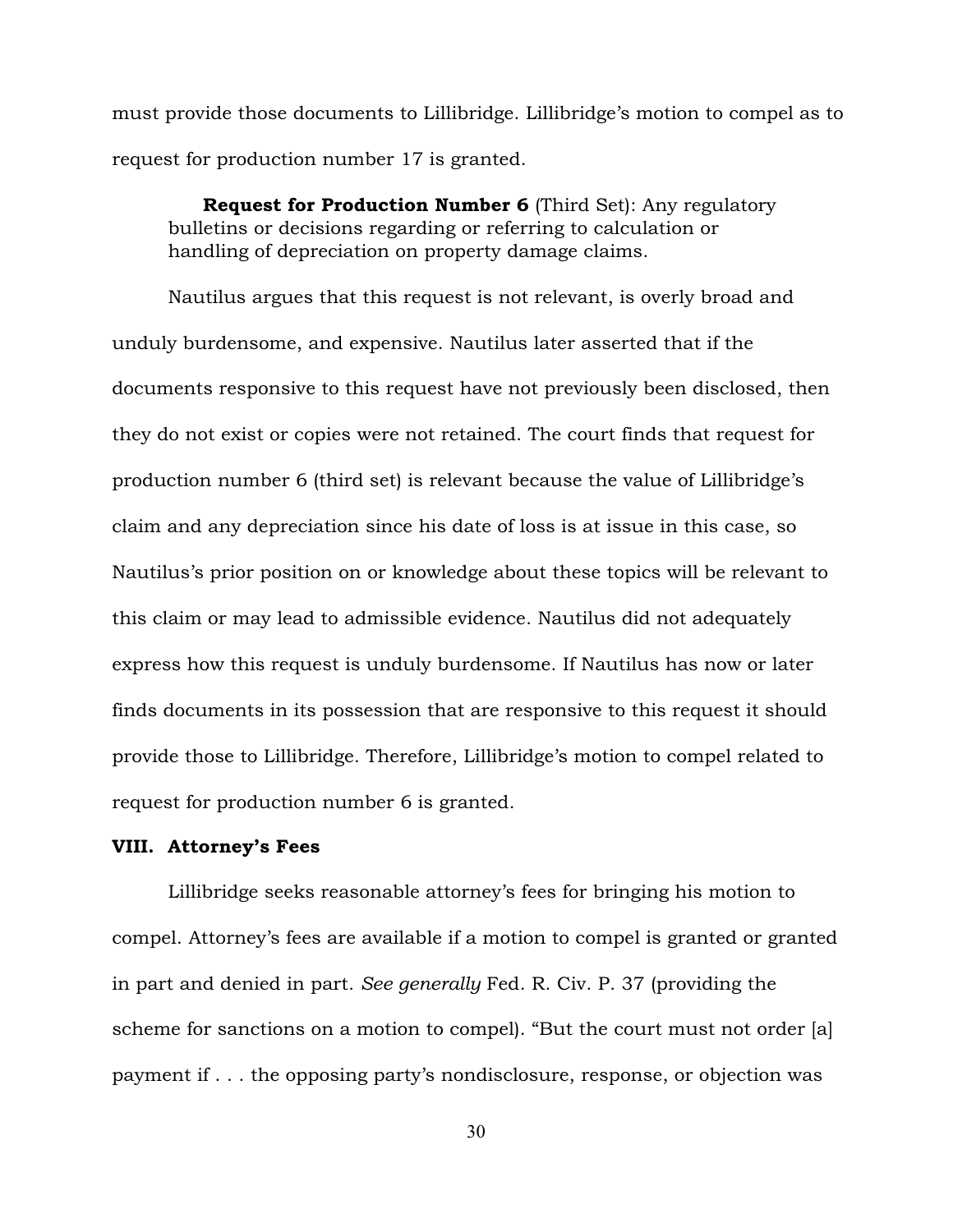substantially justified." Fed. R. Civ. P. 37(a)(5)(A)(ii). Here the court finds that because most of Nautilus's responses, objections, and nondisclosure were either boilerplate or not substantially justified, fees are appropriate.

Due to Lillibridge's success on the merits here, he is entitled to reasonable attorney's fees and costs for bringing this motion to compel. Lillibridge will file an affidavit setting out the time reasonably spent on the motion, the hourly rate requested for fees, and costs, and any other factual matters relevant to the motion for attorney's fees within 21 days of this order. Then Nautilus will have 21 days to file any objections to the allowance of fees and costs. Nautilus may challenge any of the factual matters that bear on the award of attorney's fees.

#### **CONCLUSION**

The court grants Lillibridge's motion to compel and directs Nautilus to answer the interrogatory at issue and to turn over the discovery requested in the requests for production because it is relevant and could lead to the discovery of admissible evidence. Because Lillibridge has succeeded on his motion, he is entitled to attorney's fees and costs. Accordingly, it is

ORDERED that Lillibridge's motion to compel (Docket 85) is granted. Nautilus Insurance Company will fully answer the interrogatories and requests for production of documents described above by June 3, 2013.

IT IS FURTHER ORDERED that because Lillibridge is entitled to his reasonable attorney's fees and expenses for filing this motion, he will file an